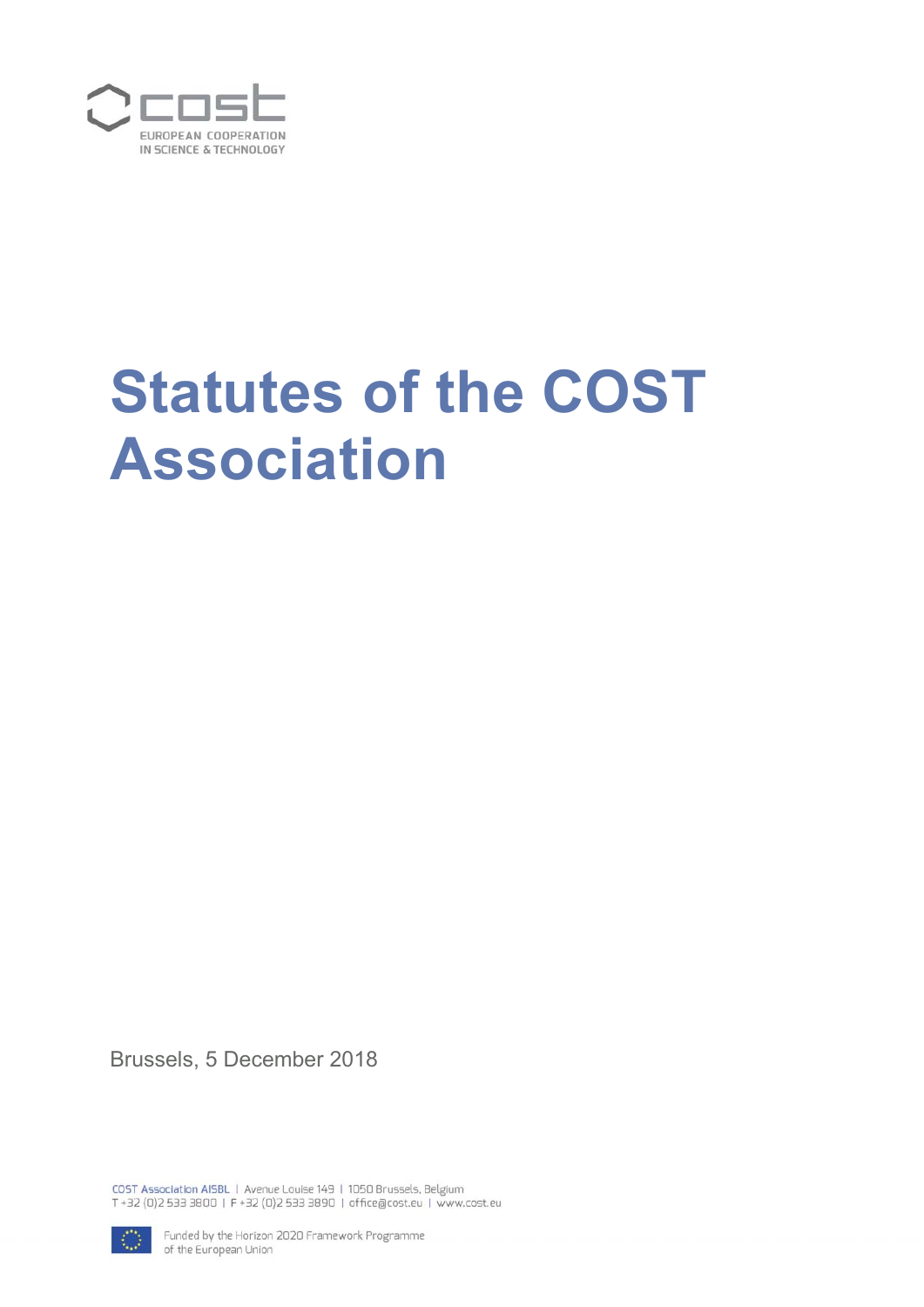

# **TABLE OF CONTENT**

| Chapter 1: Name, Registered office, Purpose and Activities, Duration 4 |  |
|------------------------------------------------------------------------|--|
|                                                                        |  |
|                                                                        |  |
|                                                                        |  |
|                                                                        |  |
|                                                                        |  |
|                                                                        |  |
|                                                                        |  |
|                                                                        |  |
|                                                                        |  |
|                                                                        |  |
|                                                                        |  |
|                                                                        |  |
|                                                                        |  |
|                                                                        |  |
|                                                                        |  |
|                                                                        |  |
|                                                                        |  |
|                                                                        |  |
|                                                                        |  |
|                                                                        |  |
|                                                                        |  |
|                                                                        |  |
|                                                                        |  |
|                                                                        |  |
|                                                                        |  |
|                                                                        |  |
|                                                                        |  |
|                                                                        |  |
|                                                                        |  |
|                                                                        |  |
|                                                                        |  |
|                                                                        |  |
|                                                                        |  |
|                                                                        |  |
|                                                                        |  |
|                                                                        |  |
|                                                                        |  |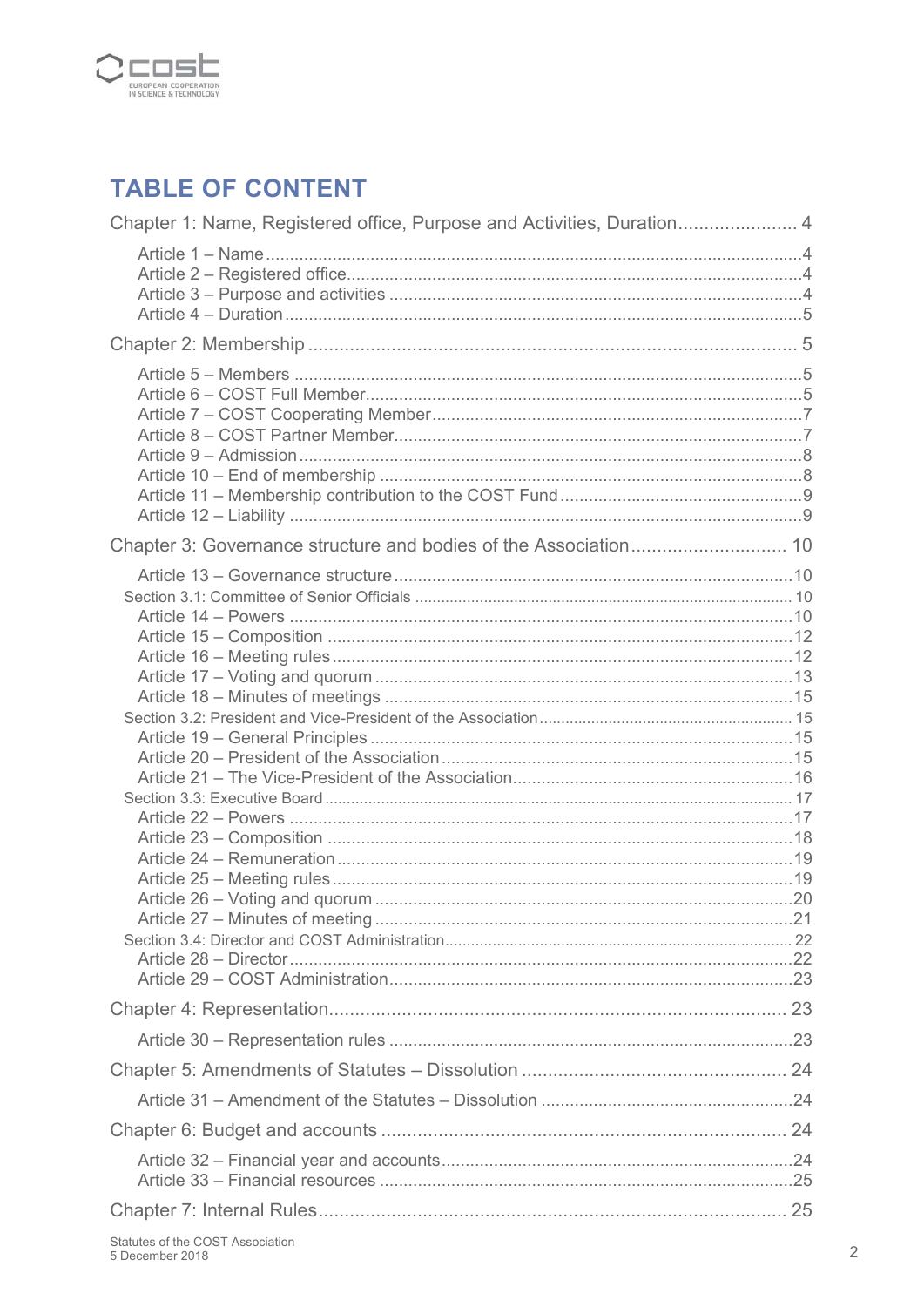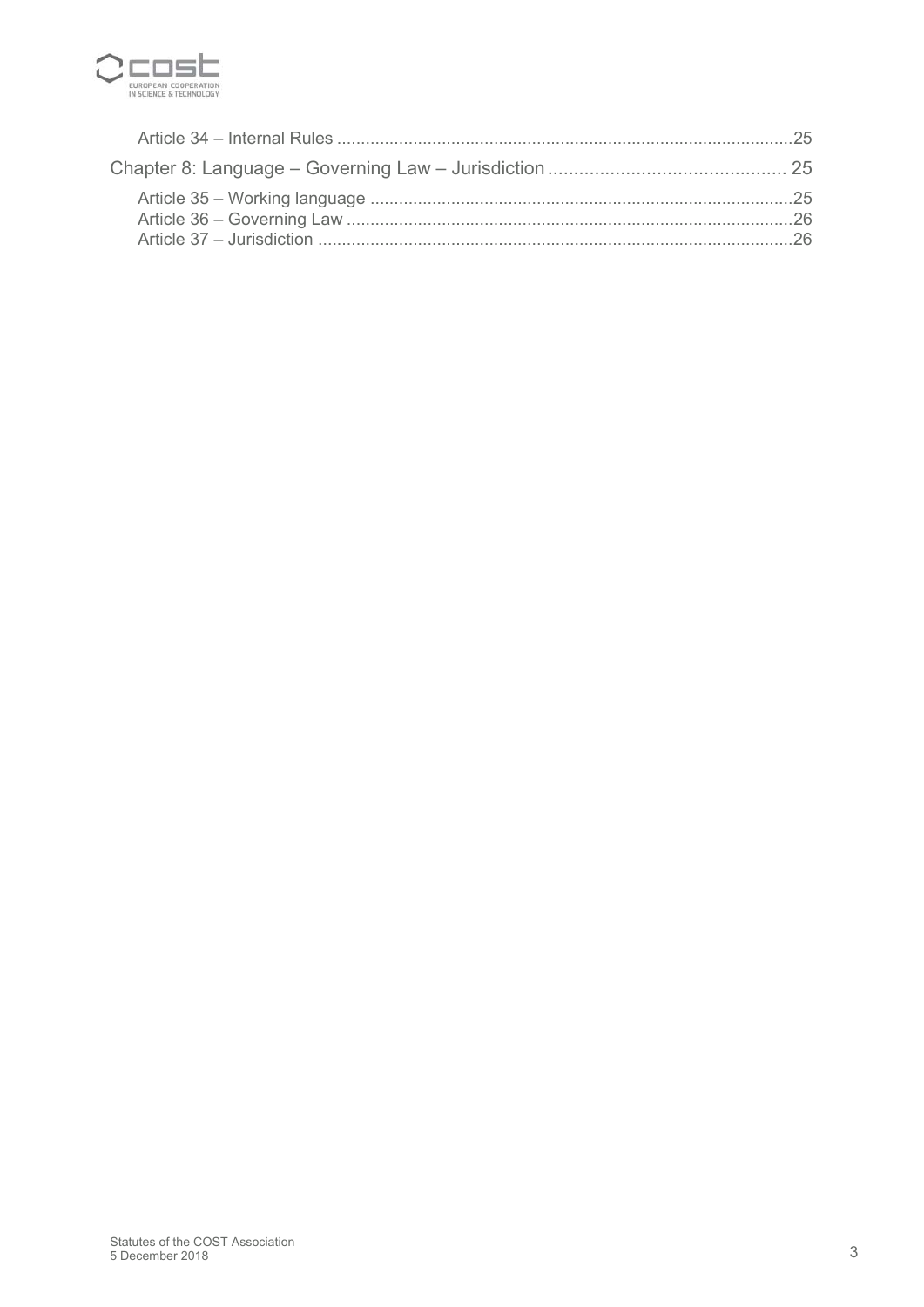

# **CHAPTER 1: NAME, REGISTERED OFFICE, PURPOSE AND ACTIVITIES, DURATION**

#### ARTICLE 1 - NAME

European Cooperation in Science and Technology is an inter-governmental framework for coordination of research activities established through an exchange of letters initiated by the President of the Council of the European Communities on 4 November 1969 and 24 July 1970, and the Resolution of 22-23 November 1971 by the Conference of European Research Ministers, and as subsequently developed by further COST Ministerial Conferences.

Against this background an international not-for-profit organisation called "COST Association", in short "COST", (hereinafter referred to as the **"Association"**) is constituted.

The Association has a legal personality in accordance with, and is governed by Title III of the Belgian law of 27 June 1921 pertaining to not-for-profit organisations, international not-for-profit organisations and foundations (hereinafter referred to as the **"Law of 27 June 1921"**), as modified and amended by subsequent laws, amongst others the law of 2 May 2002, 16 January 2003 and 27 December 2004.

#### ARTICLE 2 - REGISTERED OFFICE

The registered office of the Association is located in B- 1050 Brussels, Avenue Louise 149, Belgium. Without prejudice to the application of the Belgian linguistic legislation, the registered office may be transferred by the Committee of Senior Officials (hereinafter referred to as the "CSO") upon proposal of the Executive Board to any other place in Belgium, preferably but not mandatorily located in Brussels Capital Region by a decision of the CSO published within one (1) month of its adoption in the Annexes of the Belgian State Gazette.

#### ARTICLE 3 - PURPOSE AND ACTIVITIES

- (1) The Association is strictly non-profit making and devoted to the promotion, organisation, management and funding of practical support functions for the European Cooperation in Science and Technology. This may in particular include support for activities such as:
	- (i) the development of European-based scientific and technological networks in any scientific or interdisciplinary domain;
	- (ii) the exploitation of the research outcomes by integrating all stakeholders, thereby intensifying the links between the scientific communities, the enterprises, the policy makers and the society;
	- (iii) the dissemination of results of such research activities in order to improve their scientific, social and economic impact;
	- (iv) the provision for collaboration opportunities to all researchers in order to employ all talented and creative human resources available in Europe overcoming the bottlenecks linked to geographic location, age or gender;
	- (v) the facilitation of the international collaboration of the European research networks, thereby increasing their efficiency, effectiveness and impact at global level;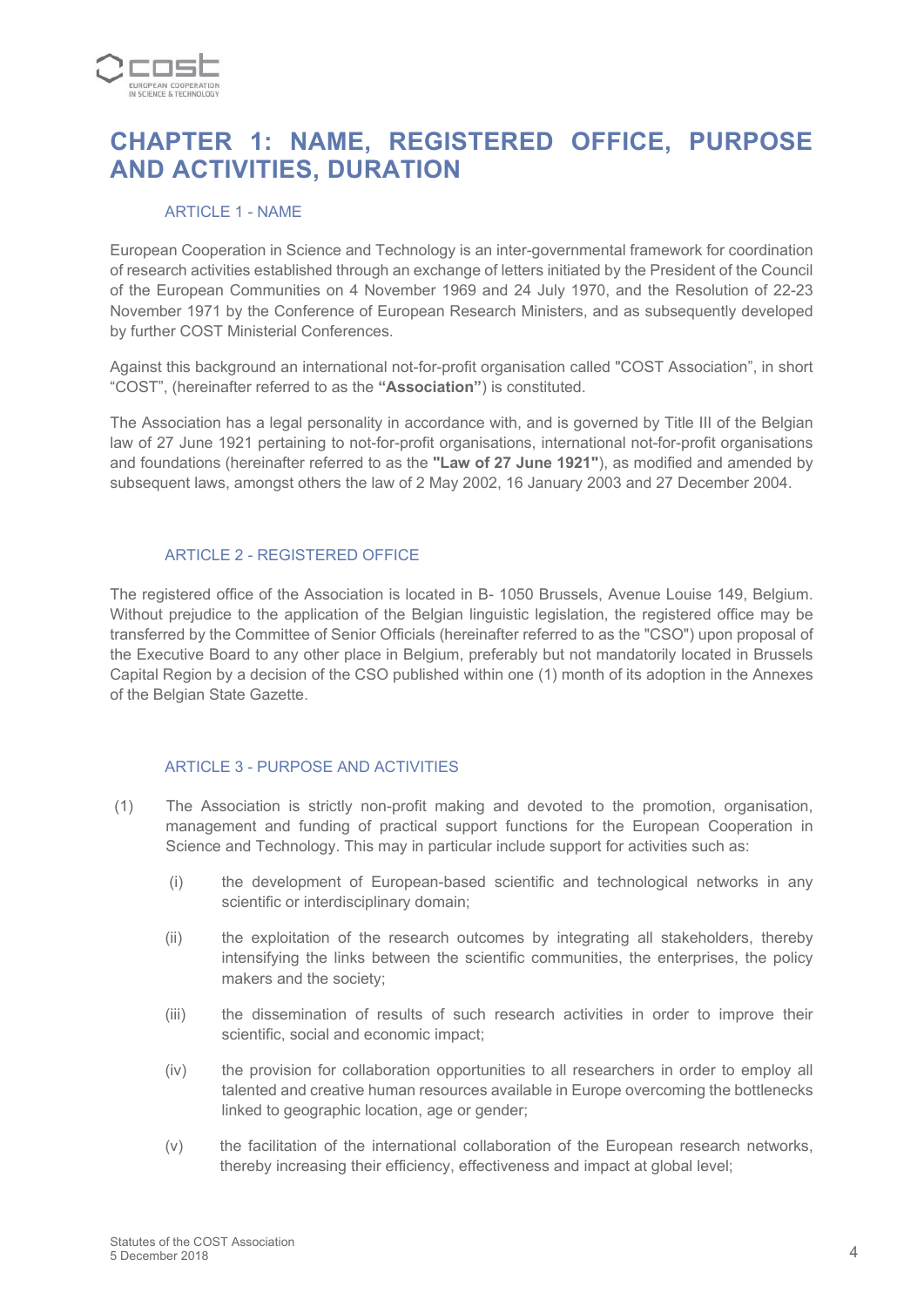

- (vi) the appropriate further developments for the European Cooperation in Science and Technology in the context of the European Research Area based on European and global developments.
- (2) The Association may undertake any other activity or take any other actions that are directly or indirectly related to the purpose of the Association or necessary or useful to the realisation of said purpose of international utility provided that such activity is either expressly contained in the approved budget of the Association or is otherwise financed and approved by the CSO.

#### ARTICLE 4 - DURATION

The Association is constituted for an indefinite duration and can be dissolved at any time in accordance with article 31 of the present Statutes.

# **CHAPTER 2: MEMBERSHIP**

#### ARTICLE 5 – MEMBERS

- (1) The Association has three (3) categories of members: the COST Full Members, the COST Cooperating Members and the COST Partner Members (hereinafter all referred to as "COST Members").
- (2) Natural persons are not eligible to Membership of the Association.
- (3) Every State eligible to Membership of the Association according to article 6, 7 or 8 of the present Statutes may appoint in accordance with its applicable national legislation a governance department, an institution or a funding agency entrusted by the Government which has to be a legal entity that will act on its representation as COST Member.
- (4) No State or legal entity shall be admitted as a COST Member of the Association if it does not agree in writing to abide by the present Statutes, the Internal Rules, the policies of the Association and the decisions of its bodies.

#### ARTICLE 6 – COST FULL MEMBER

- (1) COST Full Membership is open to every European State that fulfils all of the following conditions:
	- (i) adoption of the European Research Area;
	- (ii) adoption of the democratic principles and European values as defined by the Council of Europe;
	- (iii) associated to at least two (2) consecutive EU Framework programmes;
	- (iv) adequate participation or ability of adequate participation in COST activities, i.e. successful participation in at least five (5) % of running COST Actions covering different fields and disciplines.

The condition provided for in article 6, (1), (iii) of the present Statutes is not applicable to every European State that has COST Full Member status on 1 January 2016, provided that said European State agrees to pay a GDP based share for its participation in COST Actions and other COST activities in the case of third country status to the EU Framework programme.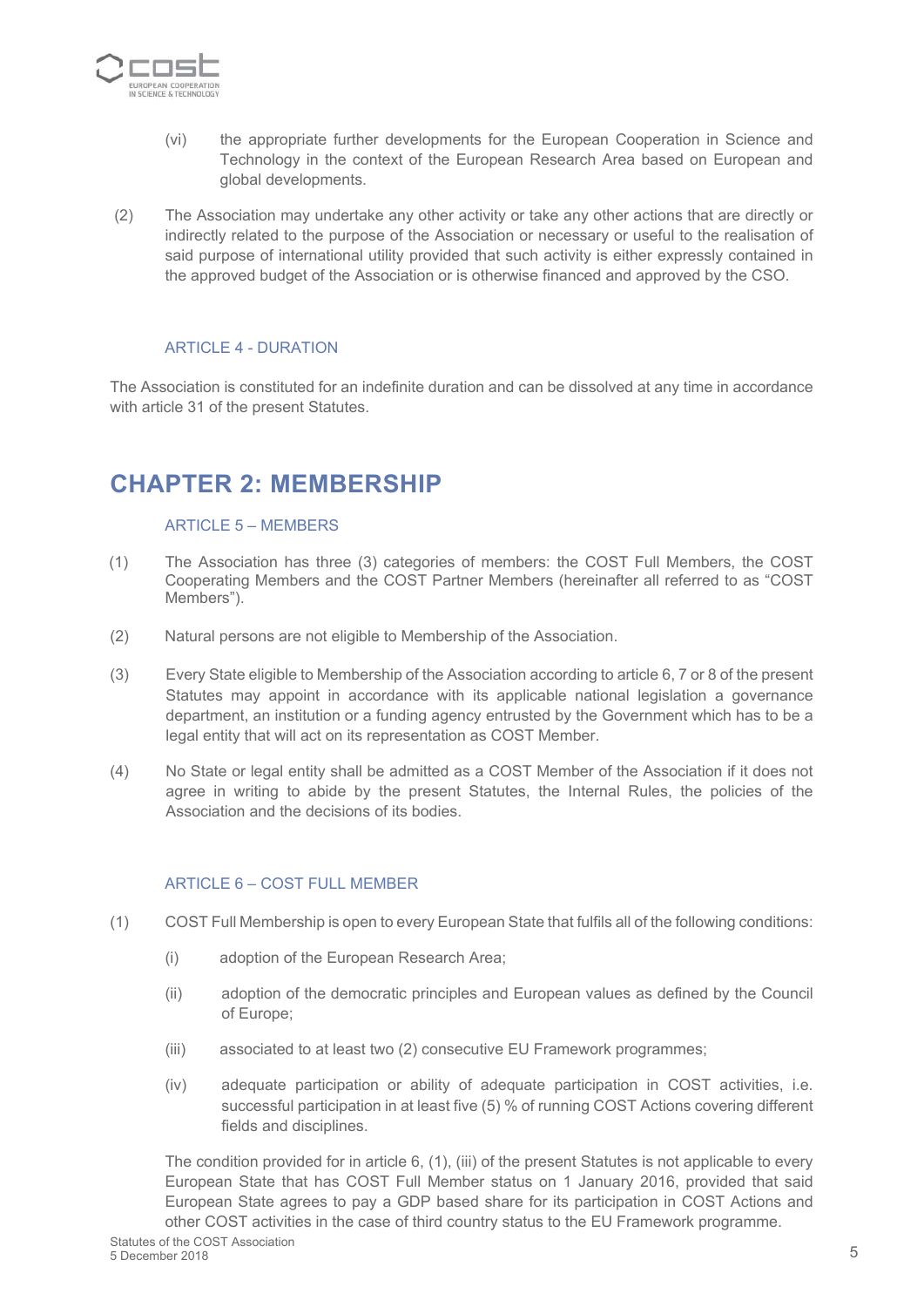

(2) COST Full Members have full Membership rights including the right to attend and to vote at the CSO through its CSO Delegates appointed in compliance with article 15, (1) and article 17, (1) of the present Statutes.

COST Full Members have also amongst others the right:

- (i) to discuss and determine the strategy, the priorities and the policy of the Association;
- (ii) to hold the Presidency or to be eligible for the position as Vice-President of the Association according to article 20 and 21 of the present Statutes;
- (iii) to be eligible for a position in the Executive Board according to article 23, (1) and 23, (2) of the present Statutes or in another body of the Association;
- (iv) to propose candidates as Scientific Committee members;
- (v) to be represented in the Management Committee of the COST Actions;
- (vi) to call for an extraordinary CSO meeting as provided for by article 16, (1) of the present Statutes;
- (vii) to propose amendments of the Statutes;
- (viii) to participate in roundtables, workshops, ad hoc Working Groups and other activities or Committees organised by the Association for its COST Members;
- (ix) to use the Association as a source of information and a platform of contact with other COST Members;
- (x) to request and obtain from the Executive Board information about the activities of the Association, including financial information.
- (3) COST Full Members have the following Membership duties:
	- (i) to nominate and notify in writing the names of up to two (2) CSO Delegates to the Association who must come from the relevant government department responsible of Research & Innovation, from a funding agency or an institution entrusted by the relevant Full Member 's Government;
	- (ii) to comply with the Statutes, Internal Rules and policies of the Association;
	- (iii) to be actively involved in achieving the Association's mission and strategy as approved by the CSO;
	- $(iv)$  to act in the interests of the Association to the best of their abilities and possibilities;
	- (v) to actively participate and contribute to the Association's activities and initiatives through regular correspondence, by attending meetings and by participating in at least one (1) CSO meeting per year;
	- (vi) to pay a Membership contribution to the COST Fund as determined by the CSO pursuant to article 11 of the present Statutes;
	- (vii) to nominate a COST National Coordinator.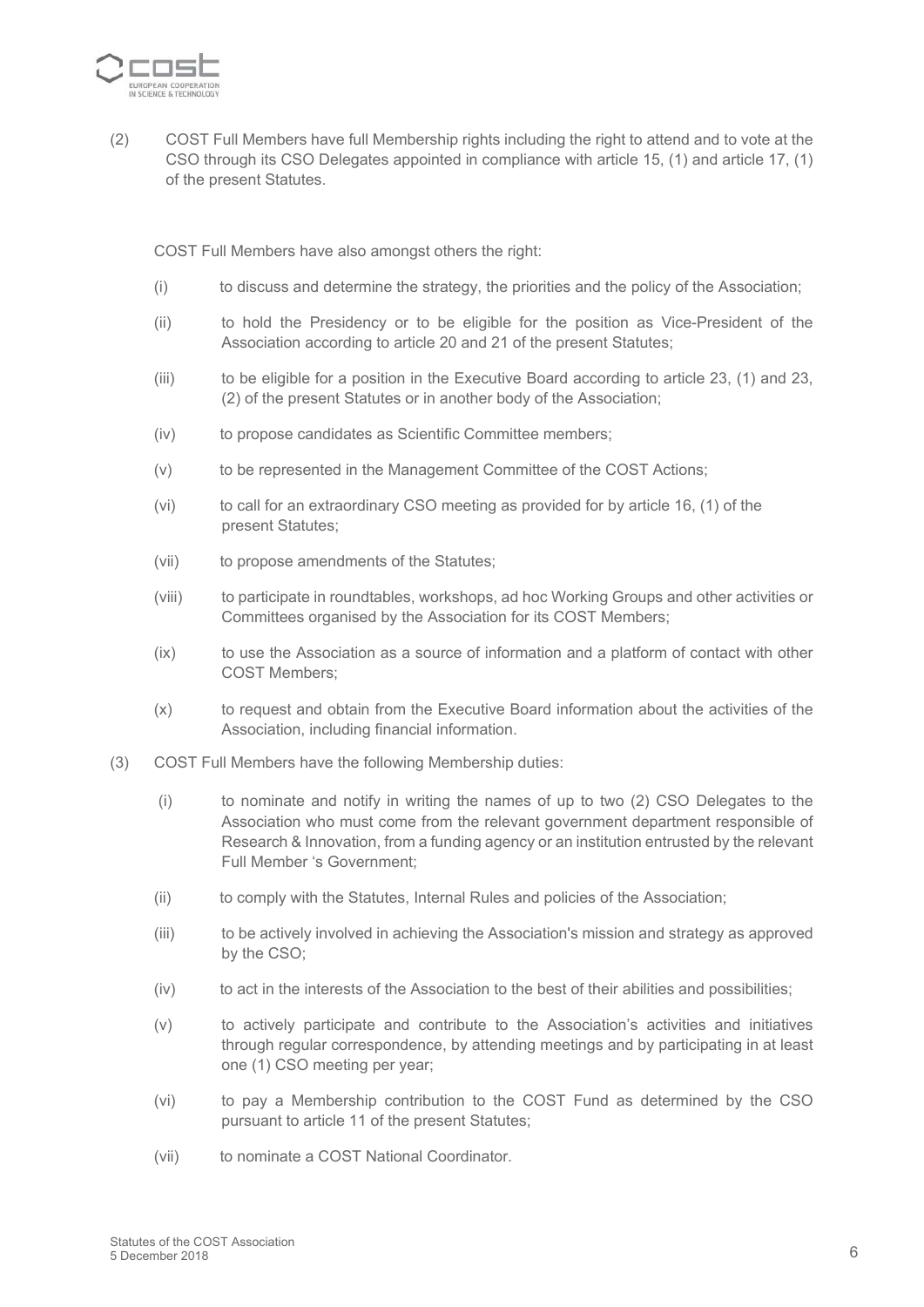

#### ARTICLE 7 – COST COOPERATING MEMBER

- (1) COST Cooperating Membership is open to every Non-European State that fulfils all of the following conditions:
	- (i) adoption of the European Research Area;
	- (ii) adoption of the democratic principles and European values as defined by the Council of Europe;
	- (iii) associated to at least two (2) consecutive EU Framework programmes;
	- (iv) adequate participation or ability of adequate participation in COST activities, i.e. successful participation in at least five (5) % of running COST Actions covering different fields and disciplines.
- (2) COST Cooperating Members have no voting right at the CSO and are not eligible for a position in the Executive Board or in another body of the Association. COST Cooperating Members have amongst others the right:
	- (i) to attend CSO meetings as observer;
	- (ii) to propose candidates as Scientific Committee members;
	- (iii) to be represented in the Management Committee of the COST Actions;
	- (iv) to be allowed to participate in roundtables, workshops, ad hoc Working Groups and other activities or Committees organised by the Association for its COST Members;
	- (v) to use the Association as source of information and a platform of contact with other COST Members.
- (3) COST Cooperating Members have the following Membership duties:
	- $(i)$  to notify in writing the name of its current CSO Representative(s) to the Association;
	- (ii) to comply with the Statutes, Internal Rules and policies of the Association;
	- (iii) to be actively involved in achieving the Association's mission and strategy as approved by the CSO;
	- $(iv)$  to act in the interests of the Association to the best of their abilities and possibilities;
	- (v) to actively participate and contribute to the Association's activities and initiatives through regular correspondence and by attending meetings;
	- (vi) to pay a Membership contribution to the COST Fund as determined by the CSO pursuant to article 11 of the present Statutes;
	- (vii) to nominate a COST National Coordinator.

#### ARTICLE 8 – COST PARTNER MEMBER

 (1) COST Partner Membership is open to every State that participates adequately or has the ability to participate adequately in COST activities, i.e. successful participation in at least two (2) % of running COST Actions covering different fields and disciplines.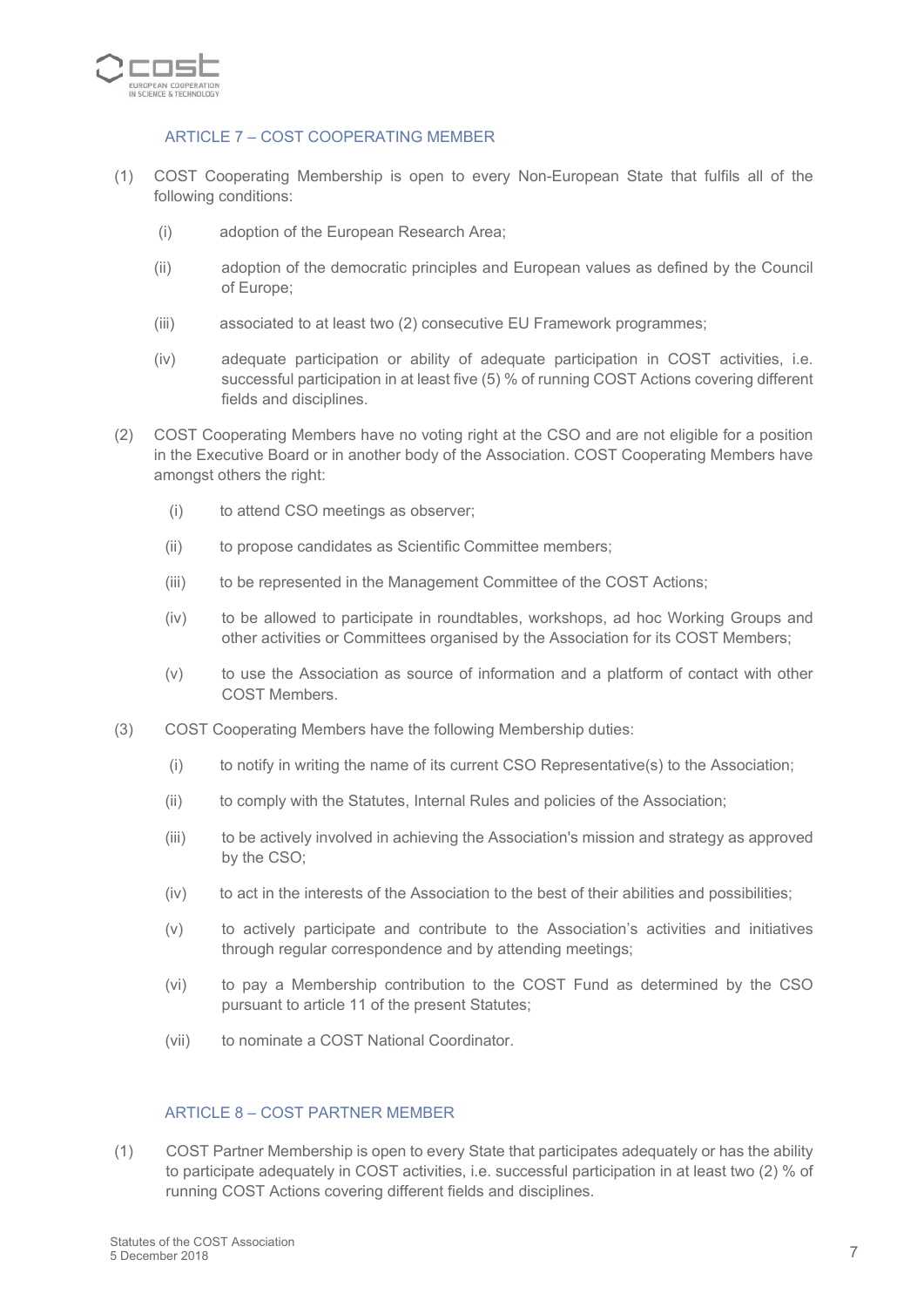

 (2) COST Partner Members have no rights to attend CSO meetings and are not eligible for a position in the Executive Board or in another body of the Association.

COST Partner Members have amongst others the right:

- (i) to participate in the Management Committee of the COST Actions as observer;
- (ii) to be allowed by the CSO to participate in roundtables, workshops, ad hoc Working Groups and other activities or Committees organised by the Association for its COST Members;
- (iii) to use the Association as source of information and a platform of contact with other COST Members.
- (3) COST Partner Members have the following Membership duties:
	- $(i)$  to notify in writing the name of its current contact person(s) to the Association;
	- (ii) to comply with the Statutes, Internal Rules and policies of the Association;
	- (iii) to maintain a budget dedicated to the participation of its nationals in the COST Actions.

#### ARTICLE 9 – ADMISSION

- (1) An application to any category of COST Membership shall be filed by written request to the President for consideration by the CSO and shall include:
	- (i) the specification on which category of COST Membership the applicant applies for;
	- (ii) the name and address of the applicant and, of the legal entity or the institution representing the applicant;
	- (iii) an agreement of the applicant to accept and comply with the Statutes, the Internal Rules and policies of the Association;
	- (iv) justification that the applicant is able to fulfil the conditions mentioned in article  $6$ ,  $(1)$ ,  $(i)$ - (iv), article 7, (1), (i) - (iv) or article 8, (1) of the present Statutes.

The CSO shall have full power and discretion to decide whether (i) Membership and (ii) the category of Membership shall be granted to the applicant taking into consideration the COST strategy and policies. The CSO shall not be required to justify its decision. No notice of appeal can be given against the decision of the CSO.

 (2) Further provisions on the application formalities and procedure for COST Membership may be adopted in the Internal Rules of the Association.

#### ARTICLE 10 –  $FND$  OF MEMBERSHIP

(1) The Membership in the Association's various COST Membership categories ends (i) in accordance with article 10, (2) and 10, (3) of the present Statutes or (ii) by dissolution of the Association.

The end of COST Membership during the course of the Association's financial year shall not affect the COST Members' obligation to pay the Membership contribution to the COST Fund or any other sum due on the date of end of COST Membership. The COST Member whose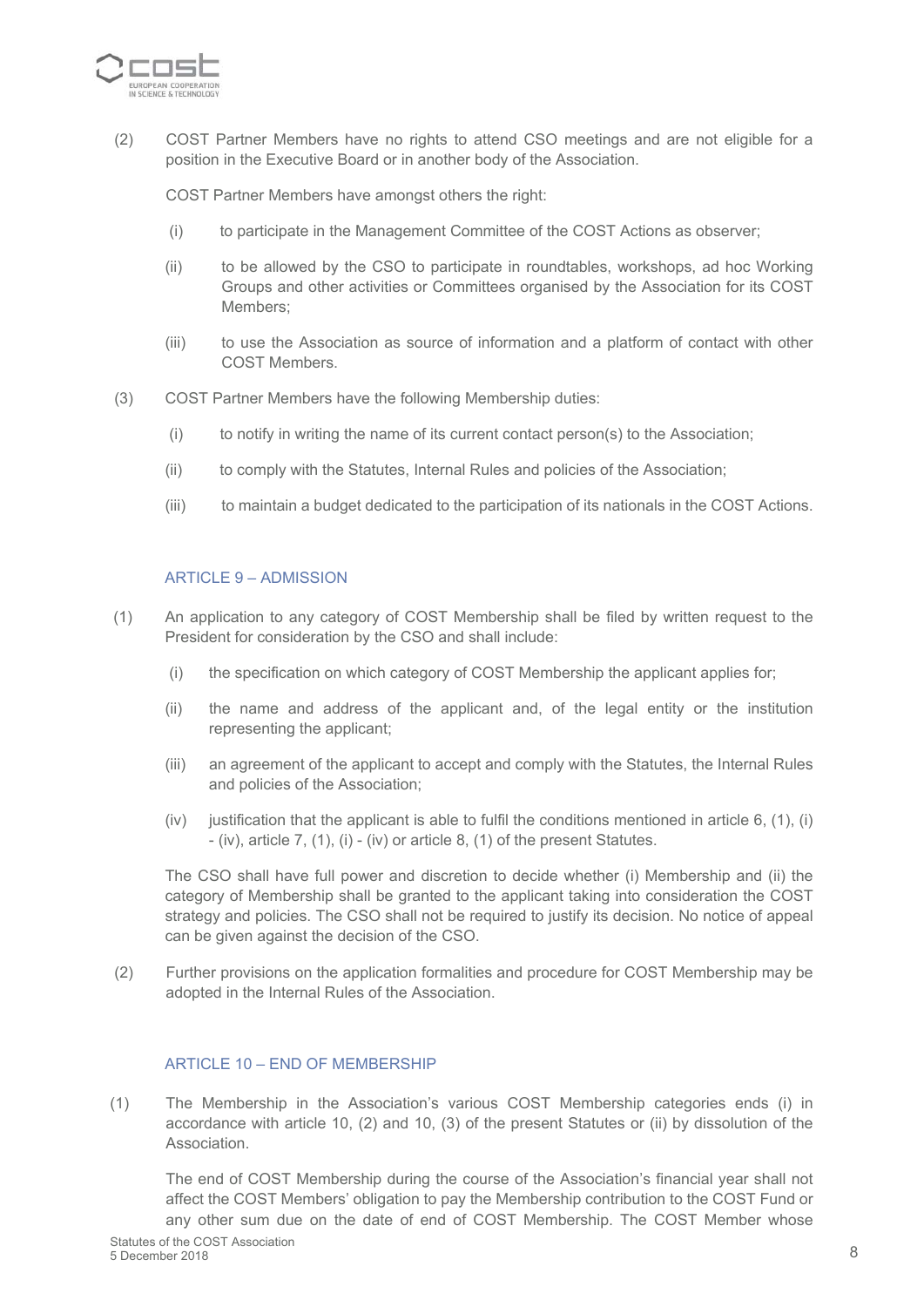

membership ended shall not be entitled to claim neither any of the Association's assets nor any reimbursement of its Membership contributions or any other compensation.

- (2) Any COST Member is entitled to resign its Membership at any time by giving a written six (6) month notice to the President. COST Members who wish to resign are required to honour their obligations according to article 10, (1), para. 2 of the present Statutes.
- (3) The exclusion of any COST Member of the Association may be recommended by the Executive Board to the CSO (i) if that COST Member ceases to comply with the membership criteria or membership duties provided for in article 6, article 7 or article 8 of the present Statutes; (ii) in case of serious breach by that COST Member of the provisions of the Statutes, Internal Rules, strategy, policies or decisions of the Association; (iii) if the conduct of that COST Member is contrary to the purpose of and harming the Association implying that the Association cannot reasonably be asked to let the COST Membership continue, (iv) if the COST Member does not pay or provide a suitable payment plan for its Membership contribution to the COST Fund in arrears in spite of the notification of a second payment reminder by the CSO giving an additional deadline of sixty (60) calendar days to execute the payment.

The COST Member whose Membership is to be terminated shall have the opportunity to communicate its position about the envisaged exclusion by written statement to the CSO.

The exclusion of the concerned COST Member of the Association shall be approved during a CSO meeting by a decision taken by a three quarters (3/4) majority of the COST Full Members present, represented or participating in the meeting according to article 17, (7), (v) of the present Statutes.

The Executive Board can suspend provisionally the Membership rights of the concerned COST Member until a final decision has been reached by the CSO.

The exclusion shall be effective as of the date of the decision of the CSO. The COST Member excluded is required to honour its obligations according to article 10, (1), para. 2 of the present Statutes.

#### ARTICLE 11 – MEMBERSHIP CONTRIBUTION TO THE COST FUND

(1) Depending on their category of membership COST Members shall pay in due time a Membership contribution to the COST Fund as determined by the CSO.

Any decision of the CSO regarding the Membership contribution to the COST Fund enters into force four (4) months after the date of the respective CSO decision.

- (2) The non-payment of a COST Member's Membership contribution to the COST Fund may lead to a recommendation by the Executive Board to the CSO (i) to suspend the rights of the concerned COST Member, including the voting right, until the payment has been executed or (ii) to exclude that COST Member according to article 10, (3) of the present Statutes.
- (3) Further provisions regarding the Membership contribution to the COST Fund may be detailed in the Internal Rules of the Association.

#### ARTICLE 12 – LIABILITY

The Association shall be solely liable for its debts to be covered with its own assets. The COST Members, their respective CSO Delegates, CSO Representatives or the contact persons of the COST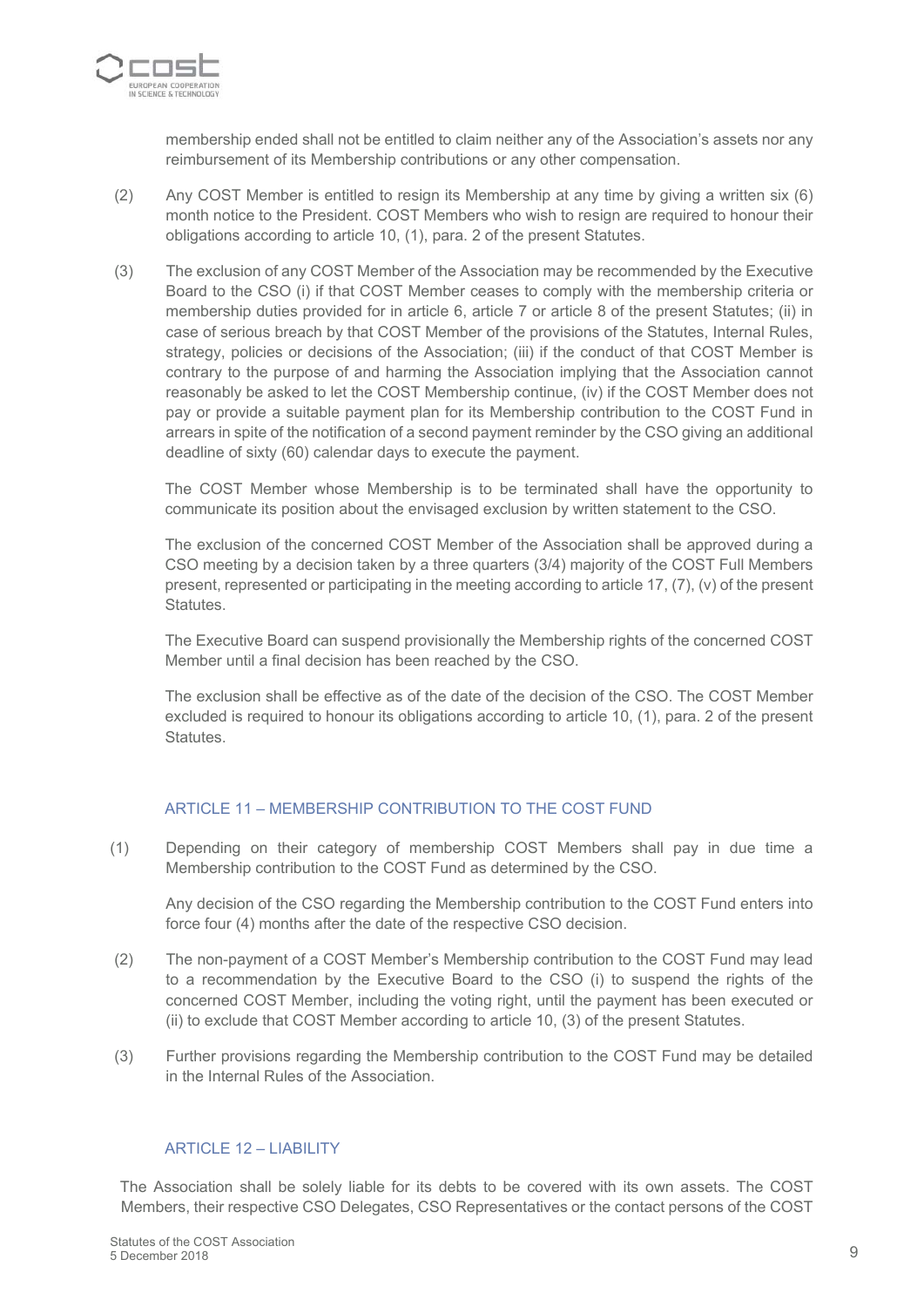

Partner Members shall incur neither a personal liability for the debts or for any other commitments of the Association nor for any other liability of whatever nature.

Without prejudice to the legal provisions in this matter, the Executive Board members and the Director cannot be held personally liable for the debts or for any other commitment of the Association nor for any other liability of whatever nature.

## **CHAPTER 3: GOVERNANCE STRUCTURE AND BODIES OF THE ASSOCIATION**

ARTICLE 13 – GOVERNANCE STRUCTURE

(1) The Association is composed of five (5) bodies: the CSO, the Executive Board, the President, the Vice-President and the Director.

The CSO is empowered with the determination of the overall strategy of the Association and the operation of the COST activities.

The President has a strategic and policy role as well as a supervisory role on behalf of the CSO. She/he will hold the chair of the CSO and will be responsible of the work of the CSO.

The Vice-President has an administrative and monitoring role on behalf of the EB. She/he will hold the chair of the Executive Board and will be responsible of the work of the Executive Board.

The Executive Board is empowered with the management of the Association, including the administration, organisation, human resources and financial management of the Association.

The Director is responsible for the day-to-day management of the Association and executes the decisions taken by the CSO and the Executive Board according to the Delegation of Powers decided by the Executive Board.

- (2) Committees for advisory purposes and ad hoc Working Groups may be created by the CSO or by the Executive Board within their respective area of responsibilities in order to assist the Association in achieving its purpose and in order to organize the activities of the Association.
- (3) The COST Administration is set up in order to support the CSO and the Executive Board in the management of the Association.
- (4) Further details regarding the composition and the functioning of the bodies, Committees, ad hoc Working Groups of the Association and the COST Administration may be laid down in the Internal Rules of the Association.

### **SECTION 3.1: COMMITTEE OF SENIOR OFFICIALS**

#### ARTICLE 14 – POWERS

(1) The CSO is the supreme body of the Association and has full powers to ensure the achievement of the purpose of the Association, except those powers expressly conferred on the Executive Board by law or the present Statutes.

All powers which have not been expressly conferred by law or the present Statutes on the Executive Board are exercised by the CSO.

(2) The CSO shall, in particular, have power: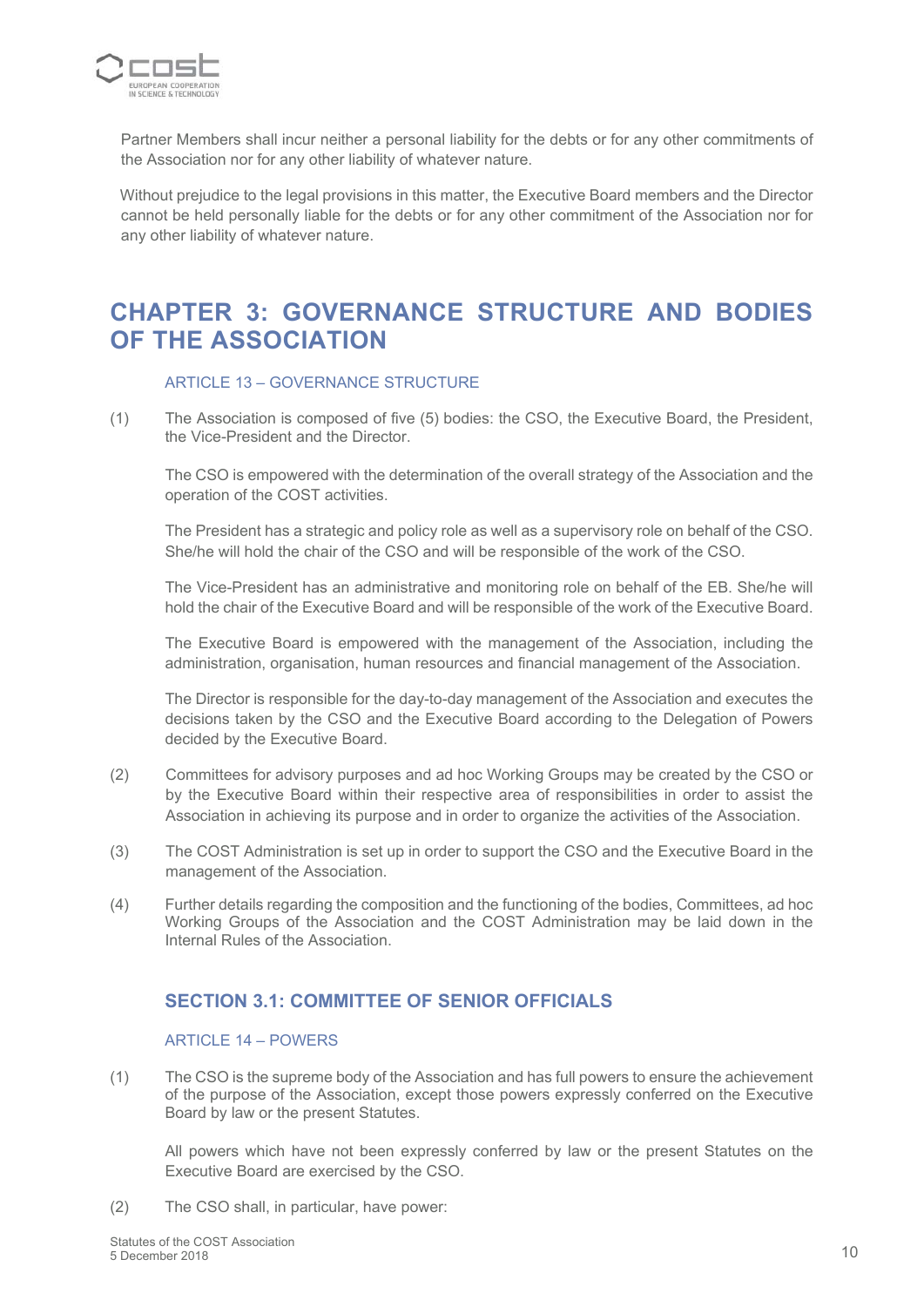

- (i) to decide on the overall strategy and determine the policy of the Association;
- (ii) to develop the international co-operation in research;
- (iii) to approve new COST Actions;
- (iv) to establish the methods and procedures for evaluation of COST Action proposals;
- (v) to supervise the implementation of the COST activities;
- (vi) to admit new COST Members, except for the case provided for in article 10, (3), para. 3 of the present Statutes, to suspend the rights of COST Members and to exclude COST Members;
- (vii) to approve the Calendar of Presidency upon proposal of the Executive Board;
- (viii) to appoint and revoke the President of the Association;
- (ix) to elect and revoke the Vice-President of the Association :
- (x) to elect and revoke the members of the Executive Board other than the President or the Vice-President of the Association;
- (xi) to supervise and evaluate the work of the President, the Vice-President and the Executive Board;
- (xii) to appoint and revoke at least one (1) external statutory auditor;
- (xiii) to approve the budget of the Association, including a budget of the COST Fund for the next financial year according to article 32 of the present Statutes including revisions of the budget and to approve the sources of revenues;
- (xiv) to approve the annual accounts of the Association for the preceding financial year according to article 32 of the present Statutes;
- (xv) to vote on the discharge of the members of the Executive Board as well as the external statutory auditors;
- (xvi) to amend the Statutes;
- (xvii) to dissolve the Association;
- (xviii) to adopt and amend the Internal Rules of the Association proposed by the Executive Board;
- (xix) to decide on the contribution mechanism, the use, the administration and management rules of the COST Fund and to determine the amount of the Membership contribution to the COST Fund;
- (xx) to deliberate and decide upon any other matter serving the purpose of the Association.
- (2) The CSO may delegate specific parts of its powers within the limitation provided for by law or in the present Statutes to the President. In this case, the scope of the delegated powers and the eventual term of the mandate have to be specified in the respective delegation of powers.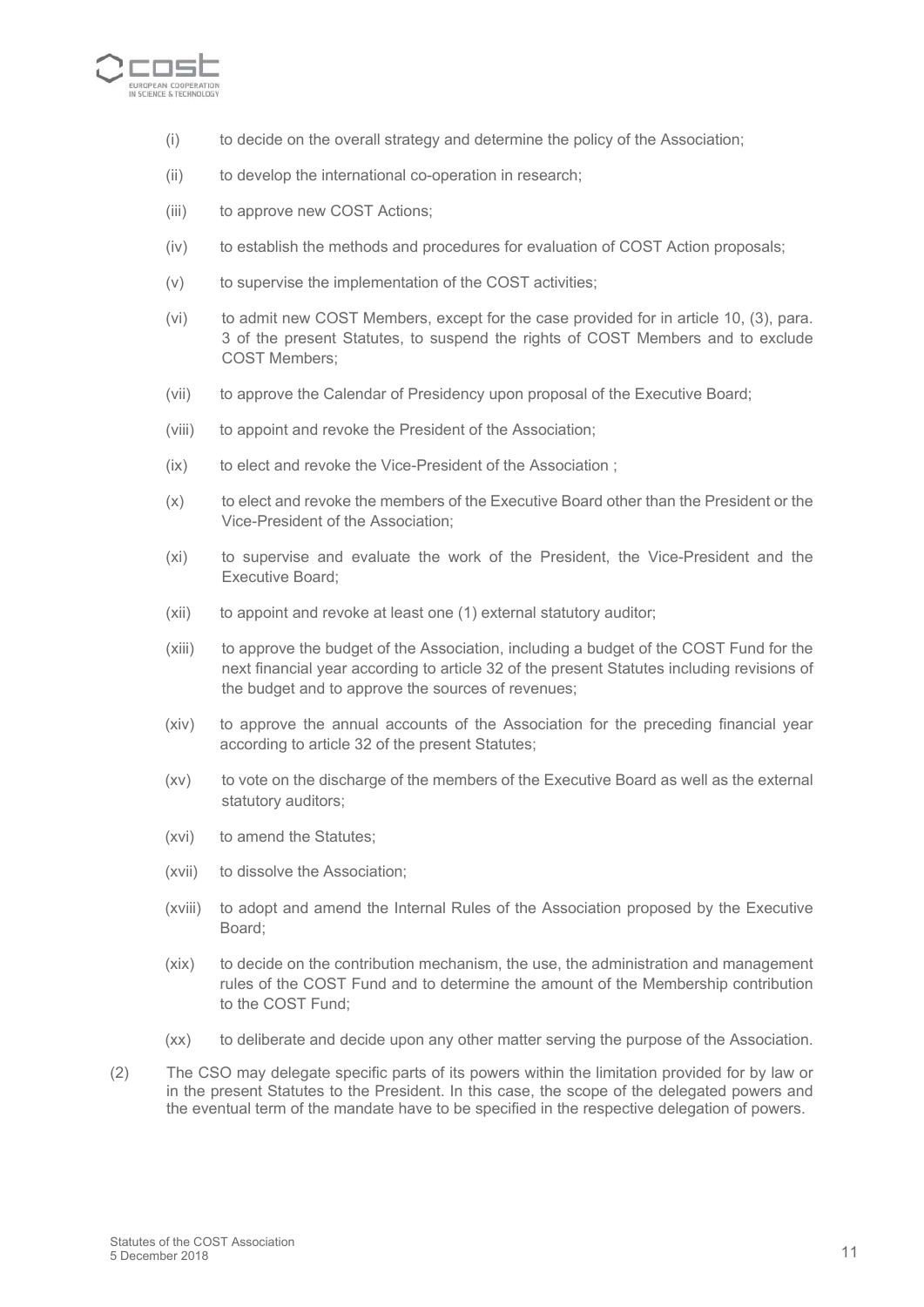

#### ARTICLE 15 – COMPOSITION

- (1) The CSO is composed of all COST Full Members of the Association. Each COST Full Member may appoint up to two (2) delegates in order to represent that COST Full Member at the CSO (hereinafter referred to as the **"CSO Delegates"**). Such appointments will have a duration of six (6) years and may be modified at any time by the COST Full Member concerned. The appointment of a CSO Delegate is to be renewed every six (6) years. Written notice of appointment, resignation or replacement of the CSO Delegates shall be sent by the competent national authority of the concerned COST Full Member to the President.
- (2) The European Commission may attend the CSO meetings as observer.

Subject to the provisions and limitations stipulated in the present Statutes or in the Internal Rules of the Association, COST Cooperating Members, the Director, guests invited by the President, the Executive Board or the CSO may attend the CSO meeting as observer (hereinafter referred to as the **"CSO Observer"**).

The CSO may decide to hear any other person or organisation.

(3) Further provisions regarding the composition of the CSO, the appointment of the CSO Delegates and their replacement, their powers and responsibilities as well as the participation of CSO Observers or third parties to CSO meetings may be adopted in the Internal Rules of the Association.

#### ARTICLE 16 – MEETING RULES

- (1) The CSO meets with full rights at least once a year at a location within the national territory of a COST Member, as convened by the President. An extraordinary meeting of the CSO may be convened in exceptional circumstances by the President or upon decision of the Executive Board or upon request of one quarter (1/4) of the COST Full Members. Meetings take place at the venue indicated on the calling notice. The President sends the calling notice by e-mail or any other acceptable written means of communication at least fourteen (14) calendar days before the meeting to the CSO Delegates and CSO Representative(s) mentioned in article 7, (3), (i) and the CSO Observers. The calling notice has to contain time, place and the agenda of the meeting as well as the documents relating to agenda items for decision-making purposes. Documents relating to agenda items for information or discussion purposes only shall be sent by the President at least six (6) calendar days before the meeting to the CSO Delegates and CSO Representative(s) mentioned in article 7, (3), (i) and the CSO Observers.
- (2) The CSO meeting is chaired by the President or, in case of her/his absence by the Vice-President, or a chair decided by the CSO if both are absent.
- (3) The agenda will be approved by the CSO at the beginning of each meeting. Agenda items for which the documents for information or discussion purposes only have been submitted to the COST Members later than fourteen (14) calendar days before the meeting can only be decided upon in the meeting if not more than one quarter (1/4) of the COST Full Members present, represented or participating in the meeting object.
- (4) Further rules and provisions regarding the meeting rules of the CSO may be adopted in the Internal Rules.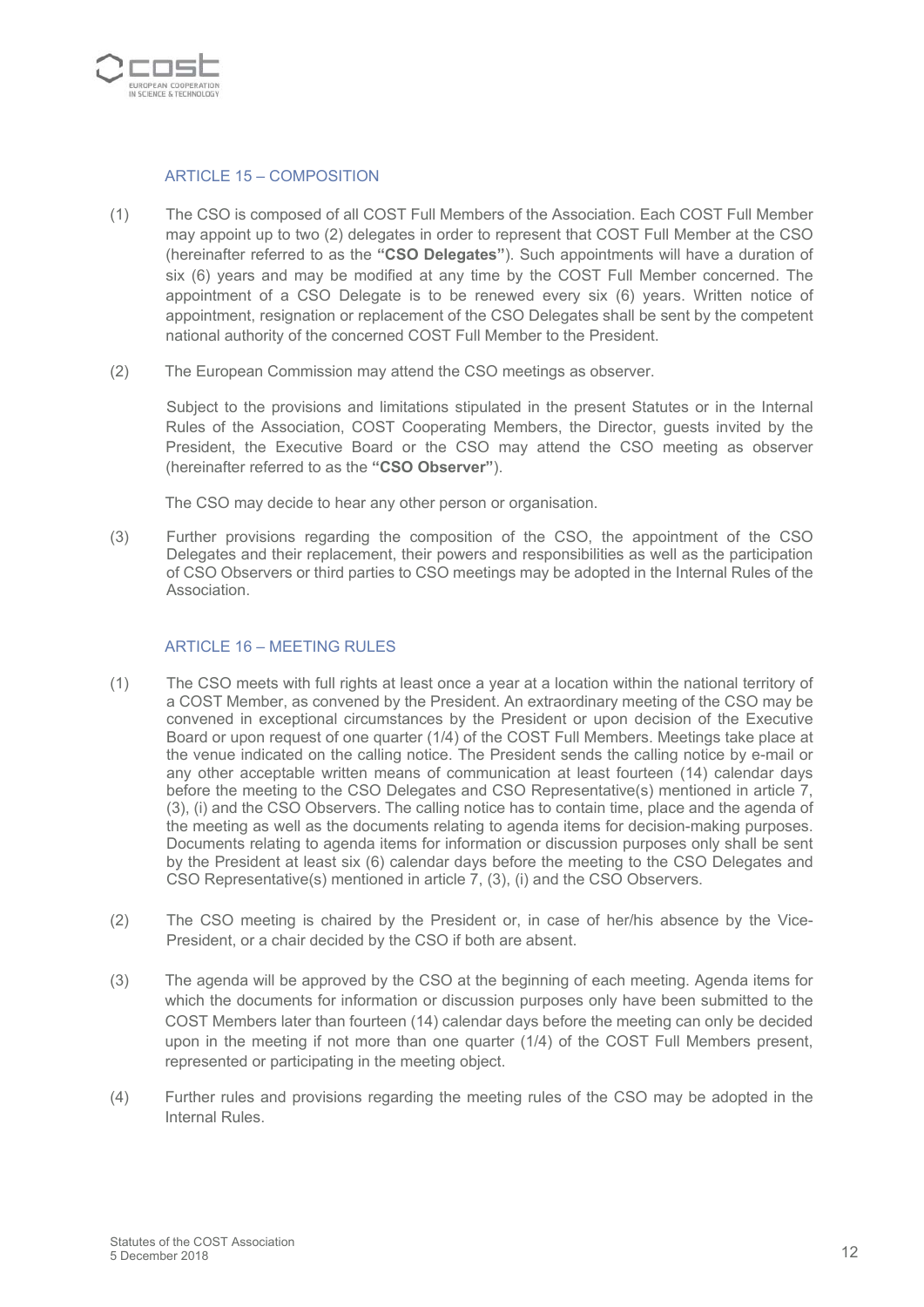

#### ARTICLE 17 – VOTING AND QUORUM

- (1) Only COST Full Members have the right to vote. Each COST Full Member shall have one (1) vote in the decisions of the CSO. According to article 15, (1) of the present Statutes each COST Full Member may appoint up to two (2) CSO Delegates physically present at the CSO whereof only one (1) CSO Delegate exercises the COST Full Members' voting right at the meeting.
- (2) The European Commission may attend the CSO meeting without voting right.
- (3) COST Cooperating Members, the Director, guests invited by the President, the Executive Board or the CSO may attend the CSO meeting without voting right.
- (4) Any COST Full Member may be represented at the CSO by another natural person by virtue of a written proxy. Nonetheless, each COST Full Member may only hold three (3) proxies for another COST Full Member.

As an exception to the previous rule, a CSO Delegate may act on behalf of an unlimited number of other COST Full Members by virtue of a written proxy, in addition to her/his capacity to vote as CSO Delegate of its own COST Full Member country of origin, if the law requires that the decisions of the CSO needs to be taken by notarised deed.

If the Vice-President substitutes the President to chair the CSO meeting in case of her/his absence according to articles 16, (2) and 21, (5) of the present Statutes, the COST Full Member country of origin of the Vice-President shall be represented at the CSO by another natural person by virtue of a written proxy pursuant to article 17, (4), para.1 of the present Statutes.

(5) A CSO meeting shall be deemed validly constituted and has the quorum to resolve when at least two-thirds (2/3) of the COST Full Members are present, represented or participating in the meeting.

If this quorum is not met, a second CSO meeting for the same purpose may be convened on the conditions outlined under article 16, (1) of the present Statutes and can validly resolve irrespective of the number of COST Full Members present, represented or participating in the meeting.

(6) Unless the Statutes or the Law of 27 June 1921 require another majority, decisions of the CSO are taken by a two-thirds (2/3) majority of the votes of the COST Full Members present, represented or participating in the meeting.

Abstentions, blank or invalid votes do not count in the calculation of the majority.

- (7) The following decisions of the CSO shall require a quorum of attendance of at least three quarters (3/4) of the COST Full Members present, represented or participating in the meeting and a majority of three quarters (3/4) of the votes of the COST Full Members present, represented or participating in the meeting:
	- (i) decisions regarding the use of the COST Fund;
	- (ii) revocation of the President of the Association;
	- (iii) revocation of the Vice-President of the Association;
	- (iv) revocation of the members of the Executive Board;
	- (v) admittance and exclusion of a COST Member of the Association;
	- (vi) approval of the suspension of Membership rights decided by the Executive Board;
	- (vii) amendment of the Statutes and dissolution of the Association according to article 31 of the present Statutes.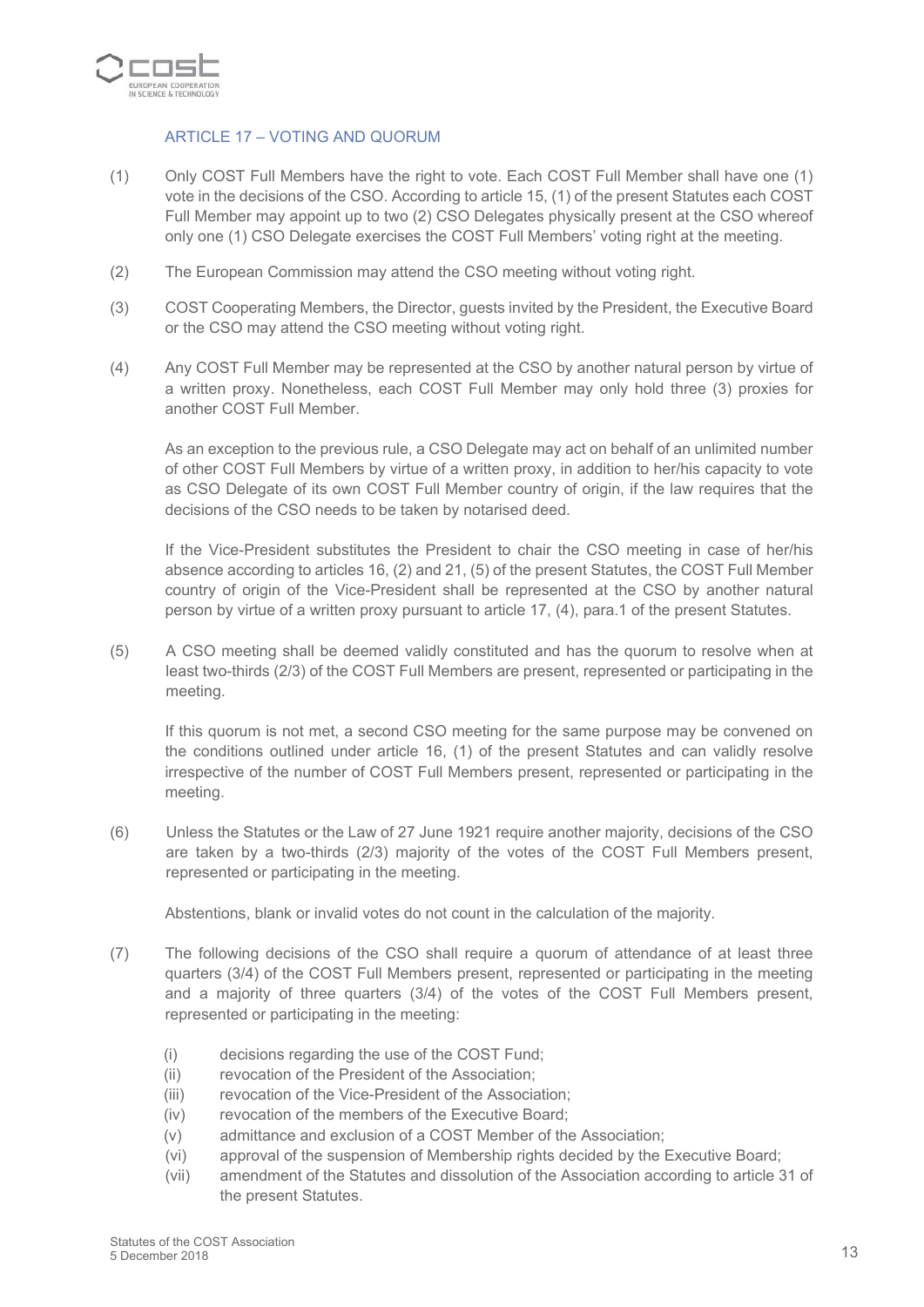

- (8) The CSO cannot vote on items which have not previously been notified on the agenda.
- (9) The CSO meeting may be held with the physical presence of the COST Members. COST Members can participate in the meeting via a conference call, a video conference, a webconference or by any other electronic means which offers the possibility to COST Members participating in the meeting (i) to hear each other at the same time, (ii) to speak to each other and (iii) to cast definitively although not simultaneously their vote on the agenda items. Any COST Member participating by such means shall be deemed present at such meeting.
- (10) Voting can be done by show of hand, by secret ballot or by electronic means in real time. Voting by secret ballot takes place on sensitive matters and for any other purposes upon request of a minimum of one third (1/3) of the COST Full Members present at the CSO.
- (11) Without prejudice to article 17, (10) of the present Statutes, voting can also validly be done by electronic voting or voting by correspondence prior to the CSO meeting by giving written instructions to the President.

The COST Full Member voting by electronic vote or by correspondence has to cast its vote without reserves, without presenting an amendment to the proposal and without submitting its vote in favour to any condition.

Every electronic vote or vote by correspondence validly cast one (1) hour before the starting time of the CSO meeting is taken in consideration for the calculation of the quorum of attendance.

Electronic votes or votes by correspondence cast will remain valid for all items mentioned and covered by the agenda communicated according to article 16, (1) of the present Statutes.

If the proposal on which an electronic vote or a vote by correspondence had been cast is subsequently validly changed by the CSO during the meeting, the said electronic vote or vote by correspondence is considered as null and void, but the nullity of the vote will not challenge the calculation of the quorum of attendance.

(12) Upon request of the President, the Vice-President or the Executive Board or in cases approved by the CSO, a written decision-making procedure may be launched in which the CSO may vote in a ballot without personal meeting, i.e. by fax, by e-mail, by exchange of written letter.

The calling notice for written decision-making shall be sent together with the text of the proposal and all supporting documents for decision-making purposes as described in article 16, (1) to all COST Full Members at least six (6) calendar days before the deadline for voting. A COST Full Member giving no response or comment before the expiration of the deadline of voting to the President is deemed casting an affirmative vote.

Any COST Full Member may in the course of the written decision-making procedure request that the proposal is decided in a scheduled CSO meeting with physical presence. If such request is expressed by more than one quarter (1/4) of the COST Full Members, the matter shall be placed on the agenda of the next meeting of the CSO convened in accordance with article 16, (1) of the present Statutes.

The majority and quorum requirements and any other voting rules as outlined in the present section of the Statutes shall apply accordingly.

(13) Further provisions on the decision-making process, the voting rights and procedure, the quorum and majority rules of the CSO may be adopted in the Internal Rules.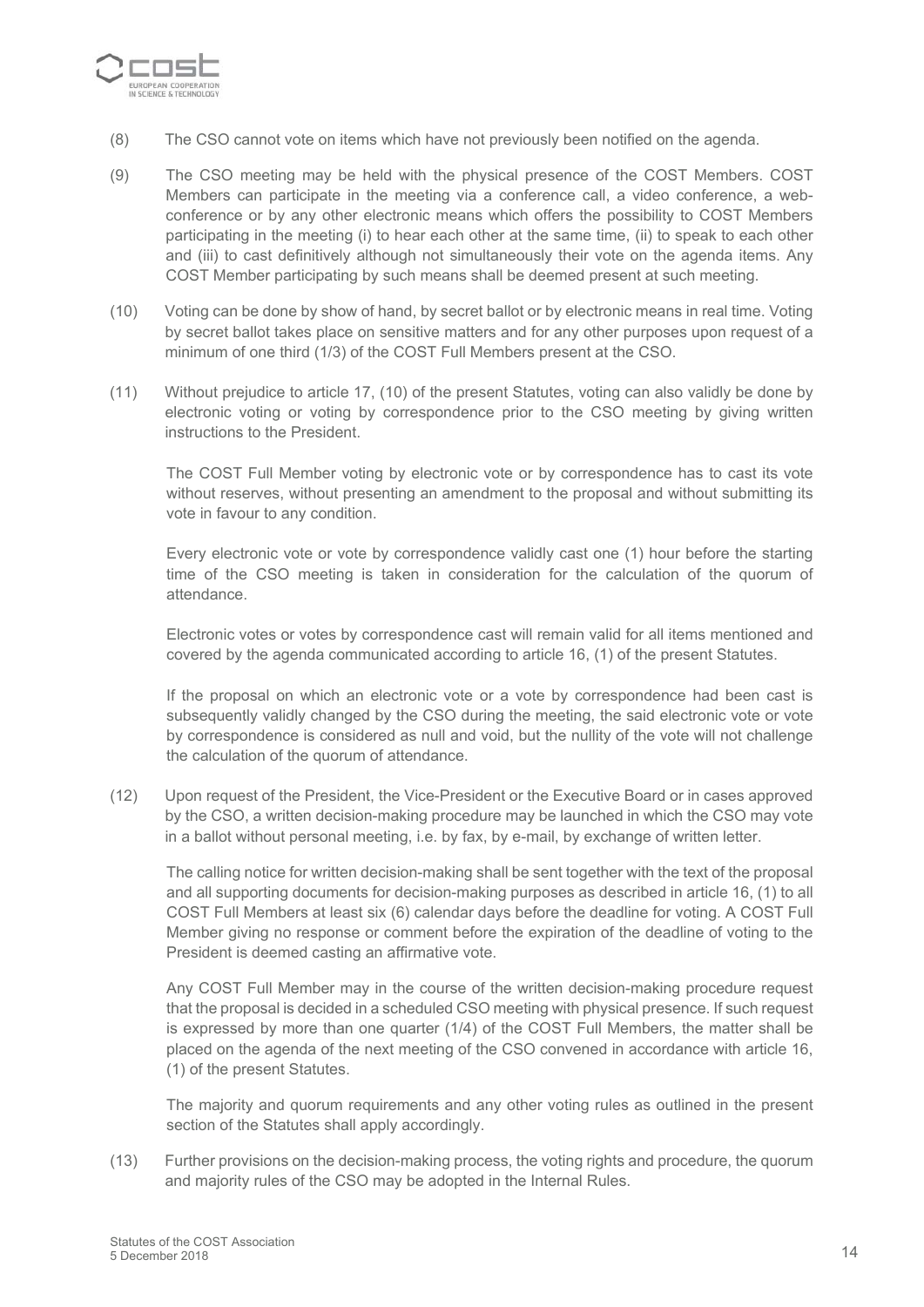

#### ARTICLE 18 – MINUTES OF MEETINGS

(1) The minutes of the CSO meetings including a record of all decisions of the CSO shall be drawn up under the responsibility of and be signed by the President or in her/his absence by the Vice-President or the chair of the meeting.

A copy of the minutes of meeting shall be sent to all COST Members and CSO Observers by electronic mail or by any other written means of communication, within twenty-one (21) calendar days of the meeting.

(2) The original minutes of the CSO have to be entered into a separate register, signed by the President or in her/his absence by the Vice-President and kept at the registered office of the Association where it must be made available to the COST Members and CSO Observers for consultation.

## **SECTION 3.2: PRESIDENT AND VICE-PRESIDENT OF THE ASSOCIATION**

#### ARTICLE 19 – GENERAL PRINCIPLES

(1) The President and the Vice-President must come from different COST Full Member States.

#### ARTICLE 20 – PRESIDENT OF THE ASSOCIATION

- (1) The Presidency of the Association rotates among the COST Full Members every two (2) years. The calendar of the consecutive rotating Presidencies will be determined by the CSO (hereinafter referred to as the "Calendar of Presidency") upon proposal of the Executive Board after a call for interest among the COST Full Members (hereinafter referred to as the "Call for Interest ") which may be further detailed in the Internal Rules.
- (2) Without prejudice to article 20, (4) of the present Statutes, the position of the President is held in turn for two (2) years by the natural person designated by the COST Full Member which holds the Presidency according to the Calendar of Presidency from among its CSO Delegates.
- (3) The President holds a position as Executive Board member for the duration of her/his mandate.
- (4) The mandate of the President shall end by the expiration of its term or by revocation of the CSO.

The revocation of the President by the CSO before the end of the term shall (i) require a three quarters (3/4) majority of the votes of the COST Full Members present, represented or participating in the meeting. Without prejudice to article 22, (1), para. 2, (iii) of the present Statutes, upon request of one quarter (1/4) of the COST Full Members one (1) month before the CSO meeting an agenda item pertaining to the revocation of the President may be added to the agenda of the CSO meeting.

If the position of the President becomes vacant, the CSO shall appoint the natural person designated by the COST Full Member which will hold the following Presidency according to the Calendar of Presidency for a period of two (2) years as President.

(5) The President is the highest representative of the Association in policy and strategic matters. She/he will be responsible for the overall guidance of the CSO in its policy and strategic tasks and that the CSO exercises its powers as set out in article 14 of the Statutes. She/he shall exercise the powers that have formally been delegated to her/him by the CSO according to article 14, (3) or by the Executive Board according to article 22, (2) of the present Statutes.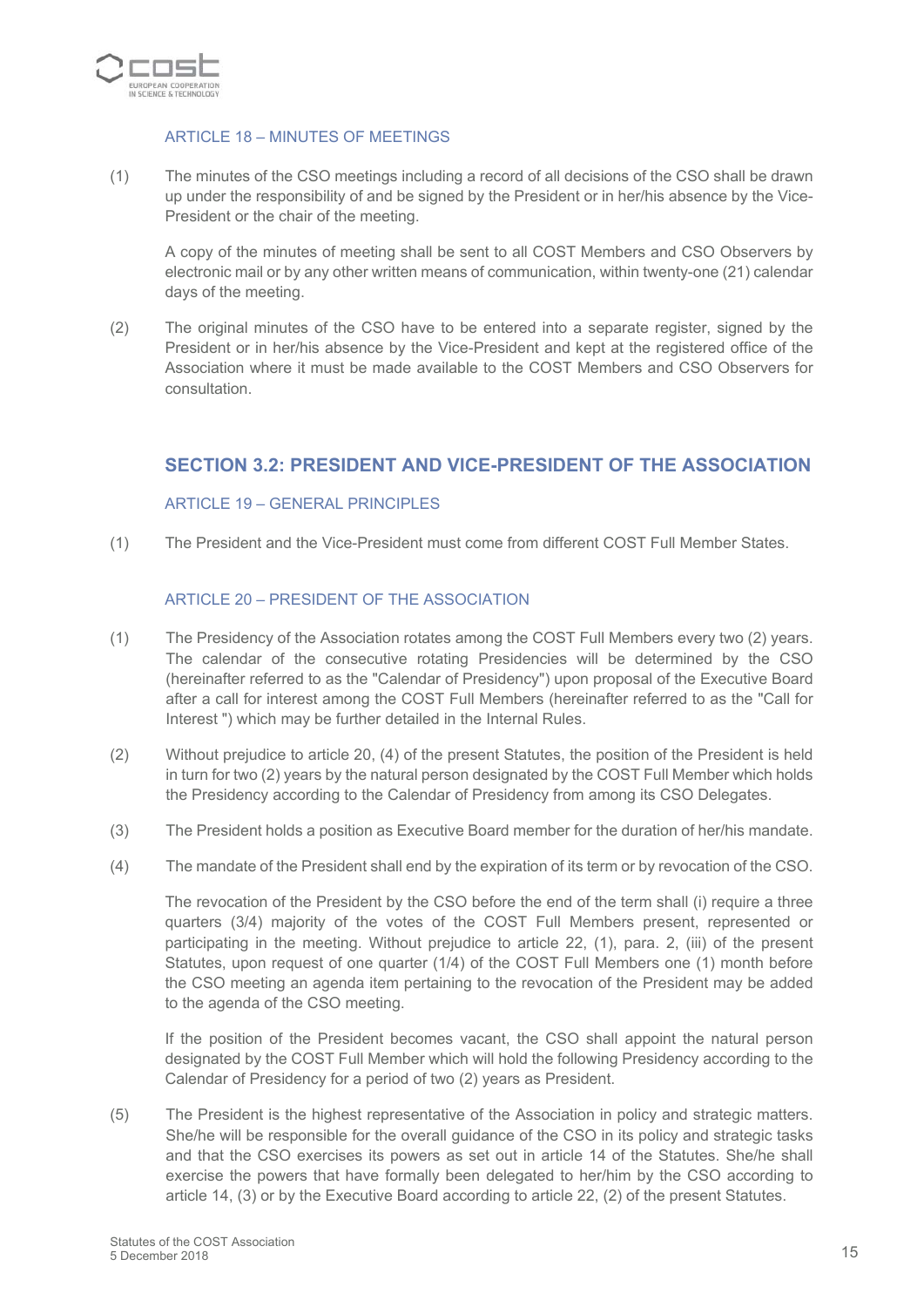

In particular, the responsibilities of the President include, but are not limited to the following:

- (i) to establish key issues to be addressed by the CSO in the development of the COST strategy and policies for the duration of her/his mandate;
- (ii) in cooperation with the Executive Board, to ensure the coherence and integration of the different initiatives and actions that support the COST strategy and policies;
- (iii) to ensure the continuation of the activities and actions promoted by the previous President;
- (iv) to outline and propose how to address by key intervention points on the European

Union policy to strengthen COST position and impact;

- (v) to hold the position of chair of the CSO for the duration of her/his mandate;
- (vi) to organise the work of the CSO in cooperation with the Executive Board.

The President is under the supervision of the CSO and shall report to the CSO on her/his decisions and acts related to the powers delegated to her/him.

(6) Further provisions on the rotating presidency, the appointment, the revocation, the powers, the responsibilities, the rights and the duties of the President may be adopted in the Internal Rules.

#### ARTICLE 21 – THE VICE-PRESIDENT OF THE ASSOCIATION

- (1) The CSO shall elect from the CSO Delegates proposed by the COST Full Members by secret ballot a Vice-President for a period of three (3) years.
- (2) The Vice-President holds a position as Executive Board member for the duration of her/his mandate. The Vice-President may only be re-elected for one (1) additional term of three (3) years. The same natural person may in total not serve for more than six (6) consecutive years in the position of Vice-President.
- (3) The mandate of the Vice-President shall end by (i) the death, the resignation or the legal disqualification of the Vice-President, (ii) the revocation by the CSO or (iii) the expiration of its term.

The revocation of the Vice-President by the CSO before the end of the term of her/his mandate shall (i) require a three quarters (3/4) majority of the votes of the COST Full Members present, represented or participating in the meeting and (ii) is subject to the election of another Vice-President according to the majority requirements provided for in article 17, (7), (iii) of the present Statutes. Without prejudice to article 22, (1), para.2, (iii) of the present Statutes, upon request of one quarter (1/4) of the COST Full Members one (1) month before the CSO meeting an agenda item pertaining to the revocation and election of the Vice-President may be added to the agenda of the CSO meeting.

The Vice-President is free to resign at any moment by formally giving written notice at the registered office of the Association.

If the position of the Vice-President becomes vacant, the CSO has the power to elect a new Vice-President for a period of three (3) years. Such election shall be held at the first following CSO meeting in compliance with the provisions laid down in article 21, (1) and (2) of the present Statutes and the Internal Rules.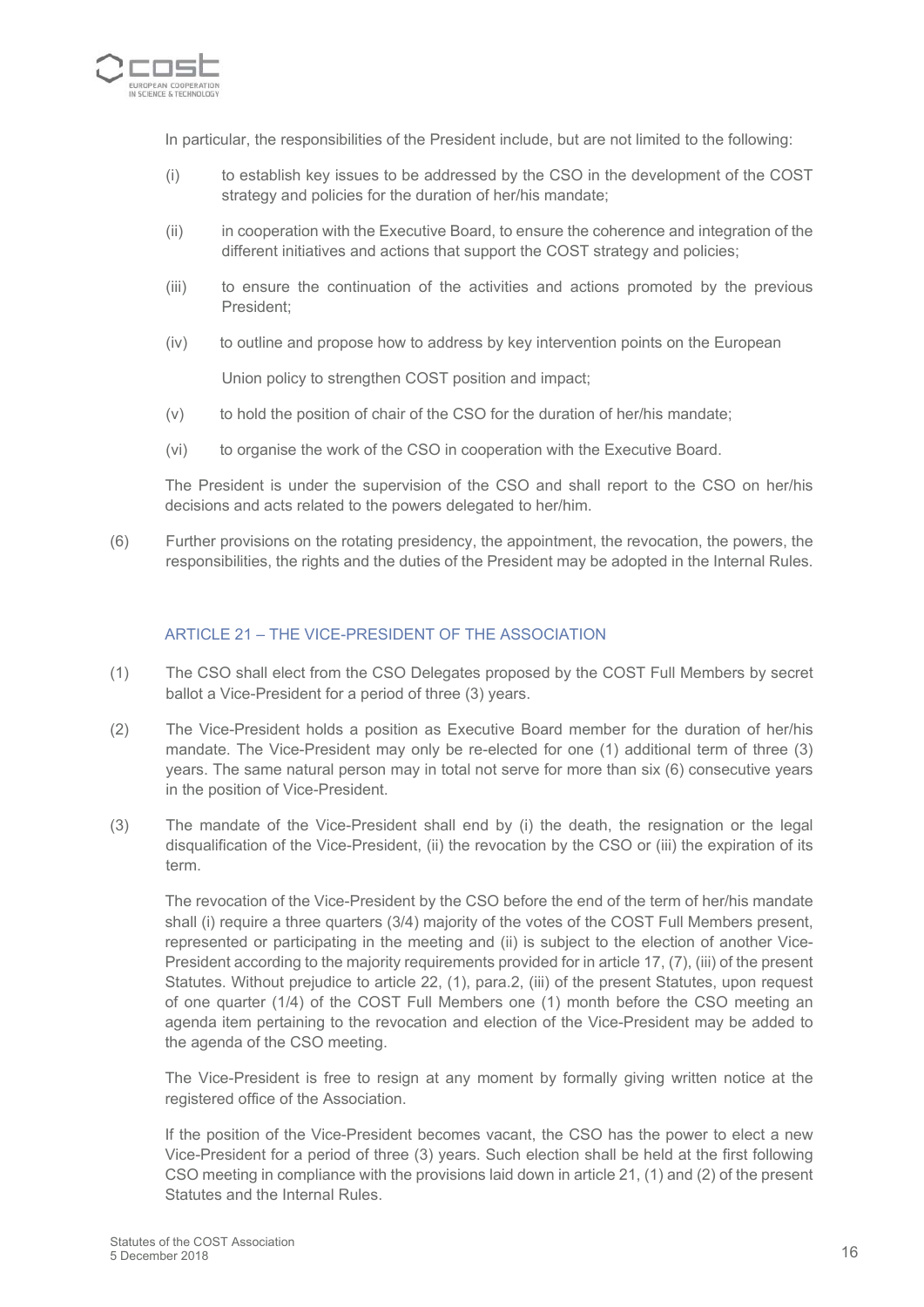

(4) The Vice-President will be responsible for the overall guidance of the Executive Board and that the Executive Board exercises its powers as set out in article 22 of the present Statutes. She/he shall exercise the powers that have formally been delegated to her/him by the Executive Board according to article 22, (2) of the present Statutes.

In particular, the responsibilities of the Vice-President include, but are not limited to the following:

- (i) to hold the position as chair of the Executive Board for the duration of her/his mandate;
- (ii) to establish key issues to be addressed by the EB;
- (iii) to organise the work of the Executive Board in cooperation with the COST Administration.

The Vice-President is under the supervision of the CSO and shall report to the latter on the work and duties performed by and delegated to the Executive Board.

(5) The Vice-President substitutes the President in case of her/his absence in the CSO or otherwise.

If the Vice-President substitutes the President to chair the CSO meeting in case of her/his absence, the COST Full Member country of origin of the Vice-President shall be represented at the CSO by another natural person by virtue of a written proxy according to article 17, (4), of the present Statutes.

(6) Further provisions on the election, revocation, powers, responsibilities, rights and duties of the Vice-President may be adopted in the Internal Rules.

## **SECTION 3.3: EXECUTIVE BOARD**

ARTICLE 22 – POWERS

(1) The Executive Board has all the powers that have been expressly conferred on it by law or the present Statutes, i.e. all powers of management and administration of the Association in accordance with the applicable laws, the present Statutes and the decisions of the CSO.

In particular, the powers of the Executive Board include, but are not limited to the following:

- (i) to supervise and monitor the implementation by the COST Administration of decisions, policies and plans of activities adopted by the CSO;
- (ii) to adopt Guidelines, Procedures and Vademecums and any amendments to Guidelines, Procedures and Vademecums;
- (iii) to propose, prepare and examine the agenda items of the CSO meetings and if appropriate, provide recommendations to the CSO;
- (iv) to propose to the CSO a Calendar of Presidency for decision based on the results of a Call for Interest among COST Full Members;
- (v) to select and appoint the Director following the present Recruitment Procedure for the Director adopted by the CSO and to dismiss the Director;
- (vi) to monitor the budget management and the implementation of the COST activities by the COST Administration;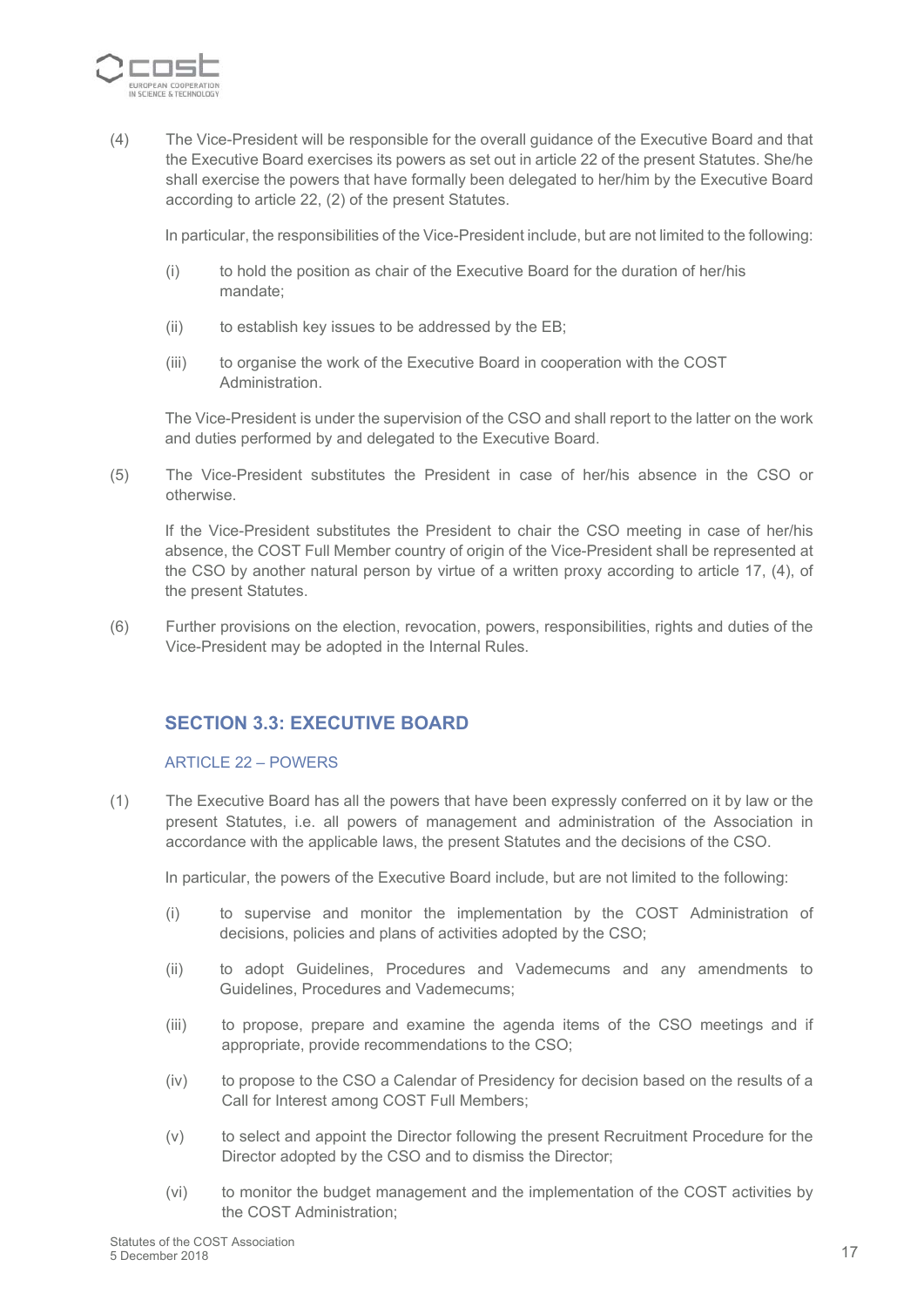

- (vii) to supervise that legal and financial requirements are met, including due fulfilment of accounting requirements, preparing of the annual accounts and the budget for approval by the CSO;
- (viii) to supervise the work of the Director;
- (ix) to supervise appointment and dismissal of the staff of the COST Administration and other service providers and the members of the Committees and ad hoc Working Groups;
- (x) to suspend provisionally the Membership rights of the COST Members to be excluded in compliance with article 10, (3), para. 3 of the present Statutes.
- (2) The Executive Board may delegate specific management or representation powers regarding legal actions or legal acts involving the Association to one (1) or more members of the Executive Board, to the Director, to the President, to the Vice-President or to third parties. In this case, the scope of the delegated powers and the term of the mandate have to be specified.
- (3) Without prejudice to article 22, (2) of the present Statutes, the Executive Board delegates the day-to-day management powers of the Association, including authority to sign on behalf of the Association and powers of representation relating to such day-to-day management to the Director of the Association.

The day-to-day management is to ensure the operational implementation, execution and achievement of the decisions taken by the Executive Board. It covers all acts that are driven by the needs of the daily life of the Association and that due to their level of importance and the requirement of a prompt solution do not justify the intervention of the Executive Board itself.

Further details regarding the powers and delegation of powers of the Executive Board may be stipulated in the Internal Rules.

#### ARTICLE 23 – COMPOSITION

(1) The Executive Board is composed of at least six (6) and maximum (8) Executive Board members including the President and the Vice-President of the Association.

The members of the Executive Board are natural persons.

Without prejudice to articles 20 and 21 of the present Statutes, the members of the Executive Board other than the President or the Vice-President are elected by the CSO amongst the CSO Delegates of the COST Full Members by secret ballot for a period of three (3) years.

Any Executive Board member may be re-elected for one (1) additional term of three (3) years. The same natural person may in total not serve for more than six (6) consecutive years as Executive Board member.

(2) All Executive Board members including the President and the Vice-President must come from different COST Full Member States.

The Executive Board members do not represent their respective COST Full Member's State of origin's interests in the Executive Board meetings.

Provisions regarding candidatures and election for an Executive Board position other than the President or the Vice-President may be specified in the Internal Rules of the Association.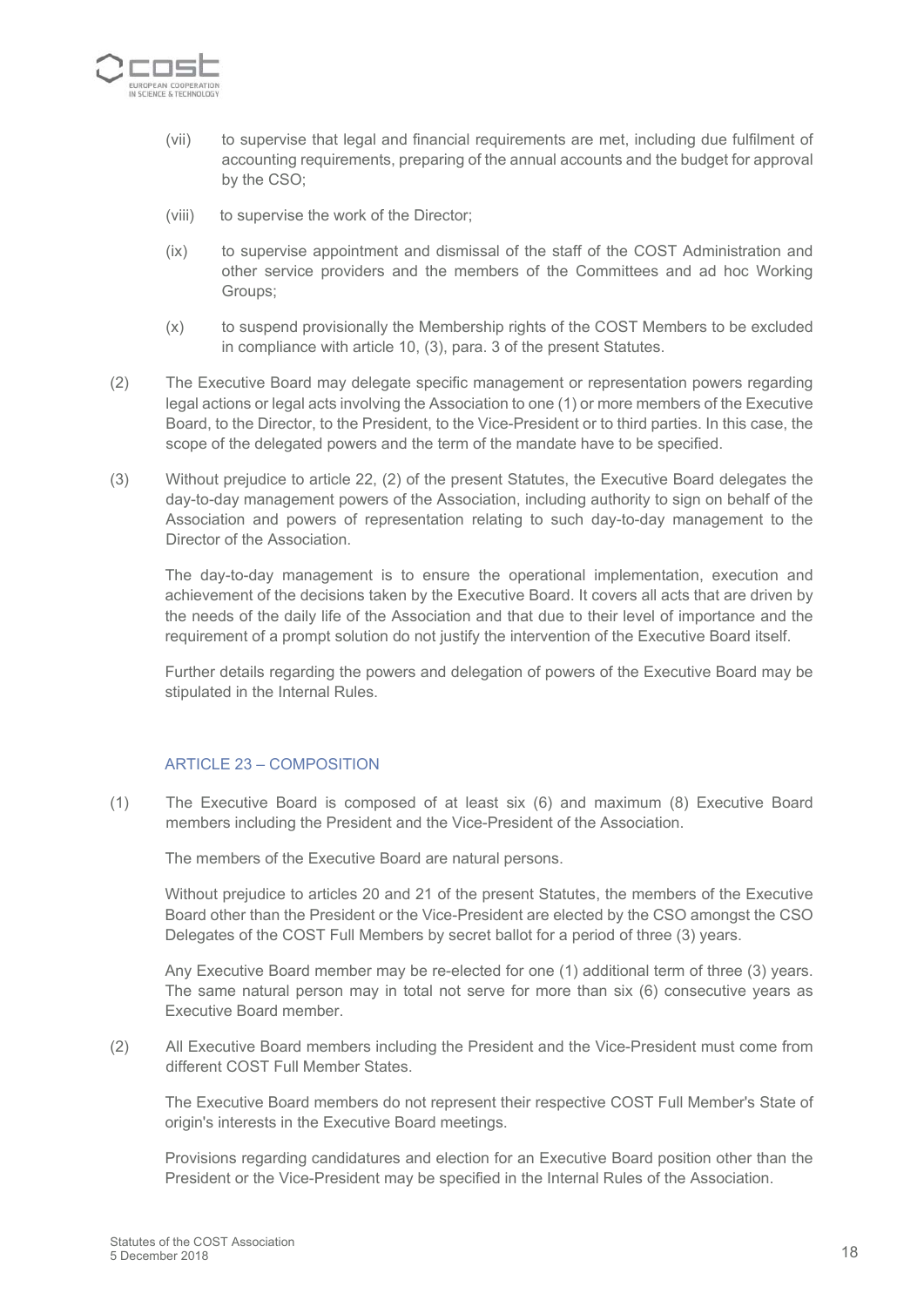

(3) The mandate of an Executive Board member other than the President or the Vice-President shall end by (i) the death, the resignation or the legal disqualification of the Executive Board member, (ii) the revocation by the CSO or (iii) the expiration of its term.

The revocation of the Executive Board as a whole or of an Executive Board member other than the President or the Vice-President by the CSO before the end of the term of their respective mandate shall (i) require a three quarters (3/4) majority of the votes of the COST Full Members present, represented or participating in the meeting. Without prejudice to article 22, (1), para. 2, (iii) of the present Statutes, upon request of one quarter (1/4) of the COST Full Members one (1) month before the CSO meeting an agenda item pertaining to the revocation and election of the Executive Board members other than the President or the Vice-President may be added to the agenda of the CSO meeting.

The members of the Executive Board are free to resign at any moment by formally giving written notice at the registered office of the Association.

If an Executive Board position other than the position of the President or the Vice-President becomes vacant, the CSO has the power to elect a new Executive Board member for a period of three (3) years. An election shall be held at the first following CSO meeting in compliance with the provisions laid down in article 23, (1) and (2) of the present Statutes and in the Internal Rules.

(4) The European Commission may attend the Executive Board meetings as observer.

Subject to the provisions and limitations stipulated in the present Statutes or in the Internal Rules of the Association, COST Members, the Director, experts, guests invited by the Vice-President or the Executive Board may attend the Executive Board meeting as observer (hereinafter referred to as the **"Executive Board Observer"**).

The Executive Board may decide to hear any other person or organisation

If necessary, the staff may attend the meetings of the Executive Board and support the organisation of meetings under the supervision of the Executive Board.

(5) Further provisions regarding the composition of the Executive Board and the participation of third parties in Executive Board meetings, the powers and the responsibilities, the rights and duties of the Executive Board members, the COST Administration may be adopted in the Internal Rules of the Association.

#### ARTICLE 24 – REMUNERATION

(1) Unless specifically decided otherwise by the CSO, the members of the Executive Board do not receive any remuneration. Rules regulating the reimbursement of travel and representation expenses incurred by the Executive Board members may be detailed in the Internal Rules of the Association.

#### ARTICLE 25 – MEETING RULES

(1) The Executive Board meets as often as it deems necessary upon request of the Vice-President or upon request of two (2) other Executive Board members, or upon request of the Director, but at least twenty-one (21) calendar days before each CSO meeting.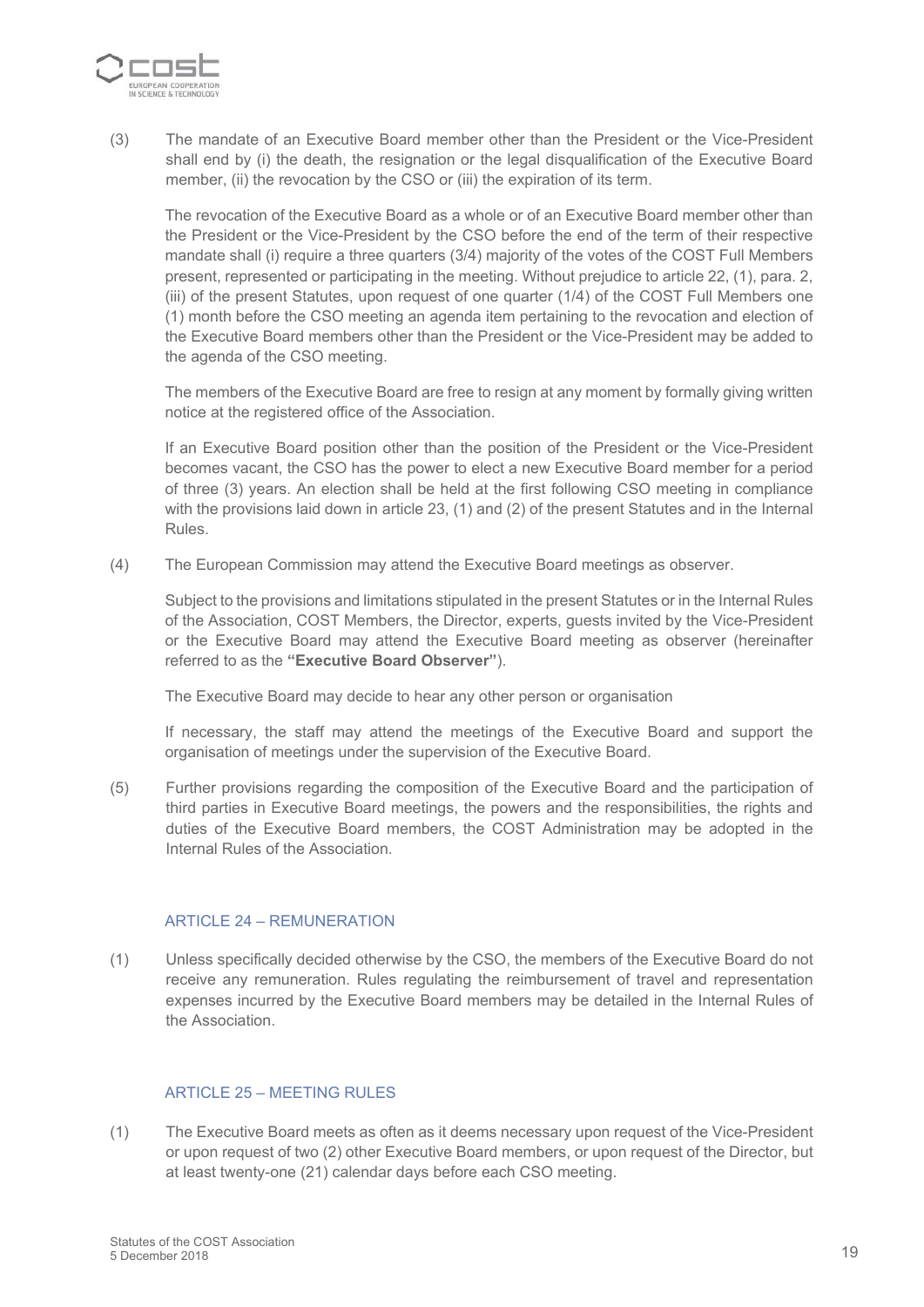

The invitation to the Executive Board meeting shall be sent by the Vice-President fourteen (14) calendar days before the meeting to every Executive Board member or Executive Board Observer by e-mail or any other acceptable written means of communication providing a first draft agenda, the time and place of the meeting as well as the supporting documents relating to agenda items for decision-making purposes. Documents relating to agenda items for information or discussion purposes only shall be sent by the Vice-President at least six (6) calendar days before the meeting to the Executive Board members and the Executive Board **Observers** 

Executive Board members are entitled to propose agenda items at least seven (7) calendar days before the meeting. The agenda will be approved by the Executive Board at the beginning of each meeting.

- (2) The Executive Board meeting is chaired by the Vice-President or, in case of her/his absence by the President.
- (3) Further meeting rules of the Executive Board and provisions regarding its convening formalities and the draft of the final agenda may be adopted in the Internal Rules.

#### ARTICLE 26 – VOTING AND QUORUM

- (1) Each Executive Board member shall have one (1) vote.
- (2) The European Commission may attend the Executive Board meeting without voting right.
- (3) COST Members, the Director, experts or guests invited by the Vice-President or the Executive Board may attend the Executive Board meetings without voting right.
- (4) Any Executive Board member may be represented at an Executive Board meeting by another Executive Board member by virtue of a written proxy. Nonetheless, each Executive Board member may only hold one (1) proxy for another Executive Board member.
- (5) The Executive Board meeting will be deemed validly constituted and has the quorum to take a decision if at least half (1/2) of the Executive Board members are present, represented or participating in the meeting.
- (6) The Executive Board shall take its decisions by an absolute majority of the votes of the Executive Board members present, represented or participating in the meeting.

Abstentions, blank or invalid votes do not count in the calculation of the majority. In the case of tie vote, the Vice-President has the casting vote.

- (7) Executive Board meetings shall take place either in person, by e-mail, in writing or by conference call, video conference, web-conference, instant messaging or by any another simultaneous electronic means which offers the possibility to Executive Board members participating in the meeting (i) to hear each other at the same time, (ii) to speak to each other and (iii) to cast definitively although not simultaneously their vote on the agenda items. Any Executive Board member participating by such means shall be deemed present at such meeting.
- (8) Voting can be done by show of hand, by secret ballot or by electronic means in real time. Voting by secret ballot takes place on sensitive matters and for any other purposes upon request of a minimum of two (2) Executive Board members.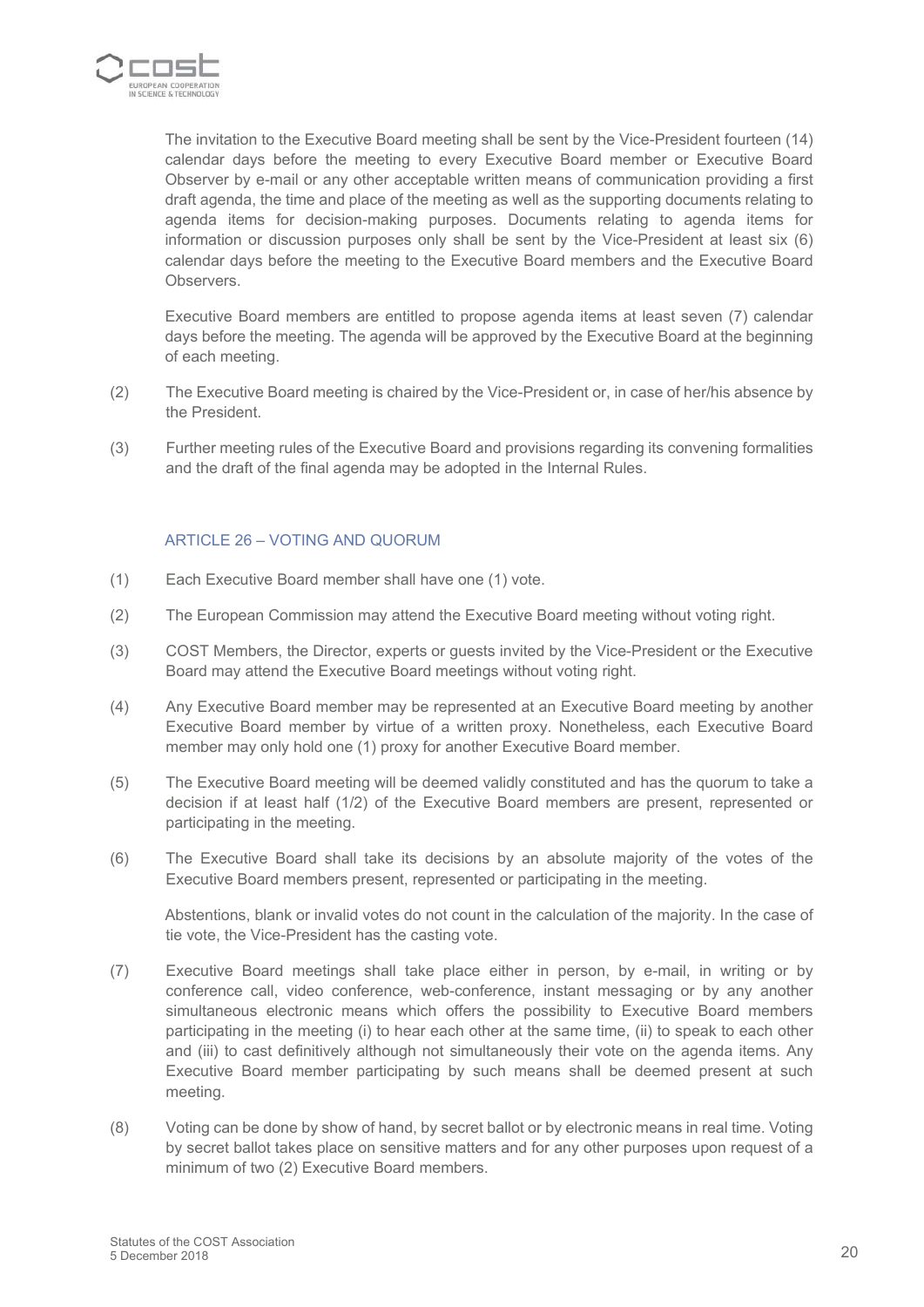

(9) Without prejudice to article 26, (8) of the present Statutes, voting can also validly be done by electronic voting or voting by correspondence prior to the Executive Board meeting by giving written instructions to the Vice-President.

The Executive Board member voting by electronic vote or by correspondence has to cast its vote without reserves, without presenting an amendment to the proposal and without submitting its vote in favour to any condition.

Every electronic vote or vote by correspondence validly cast one (1) hour before the starting time of the Executive Board meeting is taken in consideration for the calculation of the quorum of attendance.

Electronic votes or votes by correspondence cast will remain valid for all items mentioned and covered by the agenda communicated according to article 25, (1) of the present Statutes.

If the proposal on which an electronic vote or a vote by correspondence had been cast is subsequently validly changed by the Executive Board during the meeting, the said electronic vote or vote by correspondence is considered as null and void, but the nullity of the vote will not challenge the calculation of the quorum of attendance.

(10) Upon request of the Vice-President or the Director or in cases approved by the Executive Board, a written decision-making procedure may be launched in which the Executive Board may vote in a ballot without personal meeting, i.e. by fax, by e-mail, by exchange of written letter.

The calling notice for written decision-making shall be sent together with the text of the proposal and all supporting documents for decision-making purposes as described in article 25, (1) to all Executive Board members at least six (6) calendar days before the deadline for voting. An Executive Board member giving no response or comment before the expiration of the deadline of voting to the Vice-President is deemed casting an affirmative vote.

Any Executive Board member may in the course of the written decision-making procedure request that the proposal is decided in a scheduled Executive Board meeting with physical presence. If such request is expressed by more than one quarter (1/4) of the Executive Board members, the matter shall be placed on the agenda of the next meeting convened in accordance with article 25, (1) of the present Statutes.

(11) Further provisions on the decision-making process, the voting rights and procedure, the quorum and majority rules of the Executive Board may be adopted in the Internal Rules.

#### ARTICLE 27 – MINUTES OF MEETING

- (1) Executive Board decisions shall be recorded in writing as minutes. The minutes of the Executive Board meeting shall be signed by the Vice-President or in his absence by the President. A copy of the minutes shall be made available to all Executive Board members and Executive Board Observers not later than twenty-one (21) calendar days after the meeting.
- (2) The original minutes of the Executive Board have to be entered into a separate register, signed by the Vice-President and have to be kept at the registered office of the Association where it must be made available to the COST Members, Executive Board members and the Executive Board Observers for consultation.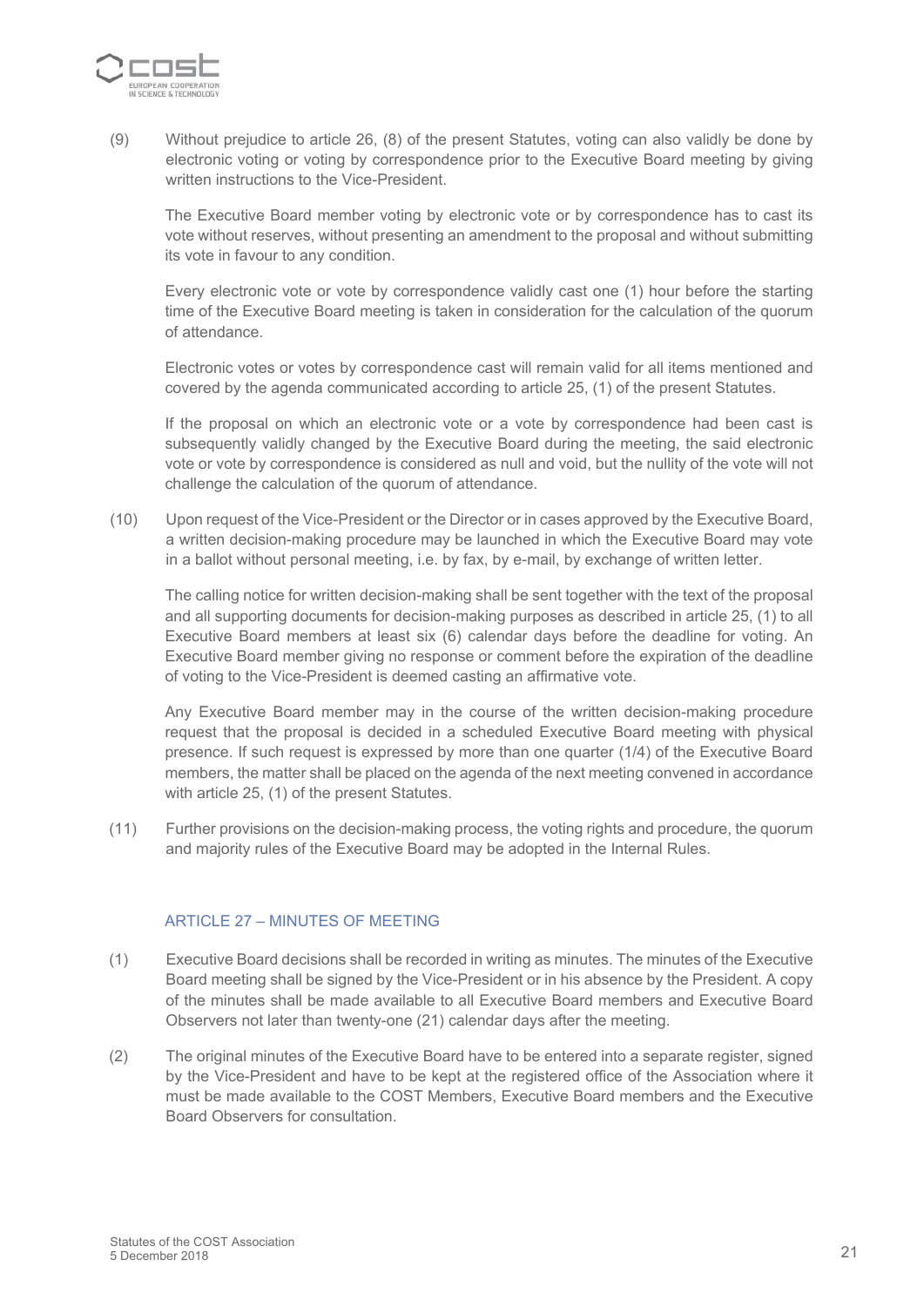

## **SECTION 3.4: DIRECTOR AND COST ADMINISTRATION**

ARTICLE 28 – DIRECTOR

- (1) The Director is appointed for a mandate of four (4) years by the Executive Board following the Recruitment Procedure of the Director approved by the Executive Board.
- (2) Allowing sufficient time and at least (1) year prior to the expiration of the Director's mandate of four (4) years, the EB shall decide either to renew the Director in his/her position for an additional mandate of four (4) years or to open the position of Director following the Recruitment Procedure of the Director approved by the Executive Board.
- (3) The mandate of the Director shall end by (i) the death, the resignation or the legal disqualification of the Director, or (ii) the dismissal of the Director by the Executive Board (including in case of non-renewal based on article 28(2)).

The dismissal of the Director by the Executive Board before the end of the term of her/his mandate (i) shall require the absolute majority of the votes of the Executive Board members present, represented or participating in the meeting and (ii) is subject to the appointment of another Director according to the present Recruitment Procedure of the Director approved by the Executive Board.

The Director is free to resign at any moment by formally giving written notice to the Vice-President at the registered office of the Association.

If the position of the Director becomes vacant, the Executive Board may appoint an Interim Director who will ensure the Director's responsibilities as stipulated in the present Statutes, Internal Rules or specific delegation of powers for the period needed to appoint a new Director according to article 28, (1) of the present Statutes.

If the Director is prevented by circumstances beyond her/his control from fulfilling her/his position for more than thirty (30) consecutive calendar days, the Executive Board takes back the day-to-day management powers and may appoint an Interim Director to exercise the dayto-day management powers – if possible following the advice of the Director, until she/he is taking back her/his position, without any prejudice to the powers sub-delegated according to article 28, (5) of the present Statutes. The Vice-President will temporarily replace the Director for the exercise of any other specific management or representation powers beyond said dayto-day management powers delegated to her/him according to article 22, (2) of the present Statutes, until the Director is taking back her/his position without any prejudice to the powers sub-delegated according to article 28, (5) of the present Statutes.

- (4) The Director ensures the operational implementation, execution and achievement of the decisions taken by the CSO and the Executive Board. The Director shall be responsible for the (i) day-to-day management of the Association formally delegated to her/him by the Executive Board according to article 22, (3) of the present Statutes and (ii) for any other specific management or representation powers beyond said day-to-day management powers regarding legal actions or legal acts involving the Association delegated to her/him according to article 22, (2) of the present Statutes.
- (5) The Director shall be authorised to sub-delegate, under her/his own responsibility, one or more powers delegated to her/him falling within the scope of the day-to-day management or within the scope of the specific management or representation powers going beyond said day-to-day management within the limitations set out in the present Statutes, the Internal Rules or the relevant delegation of powers. Sub-delegation of powers may be done to Heads of Units or any other staff member of the Association or to third parties.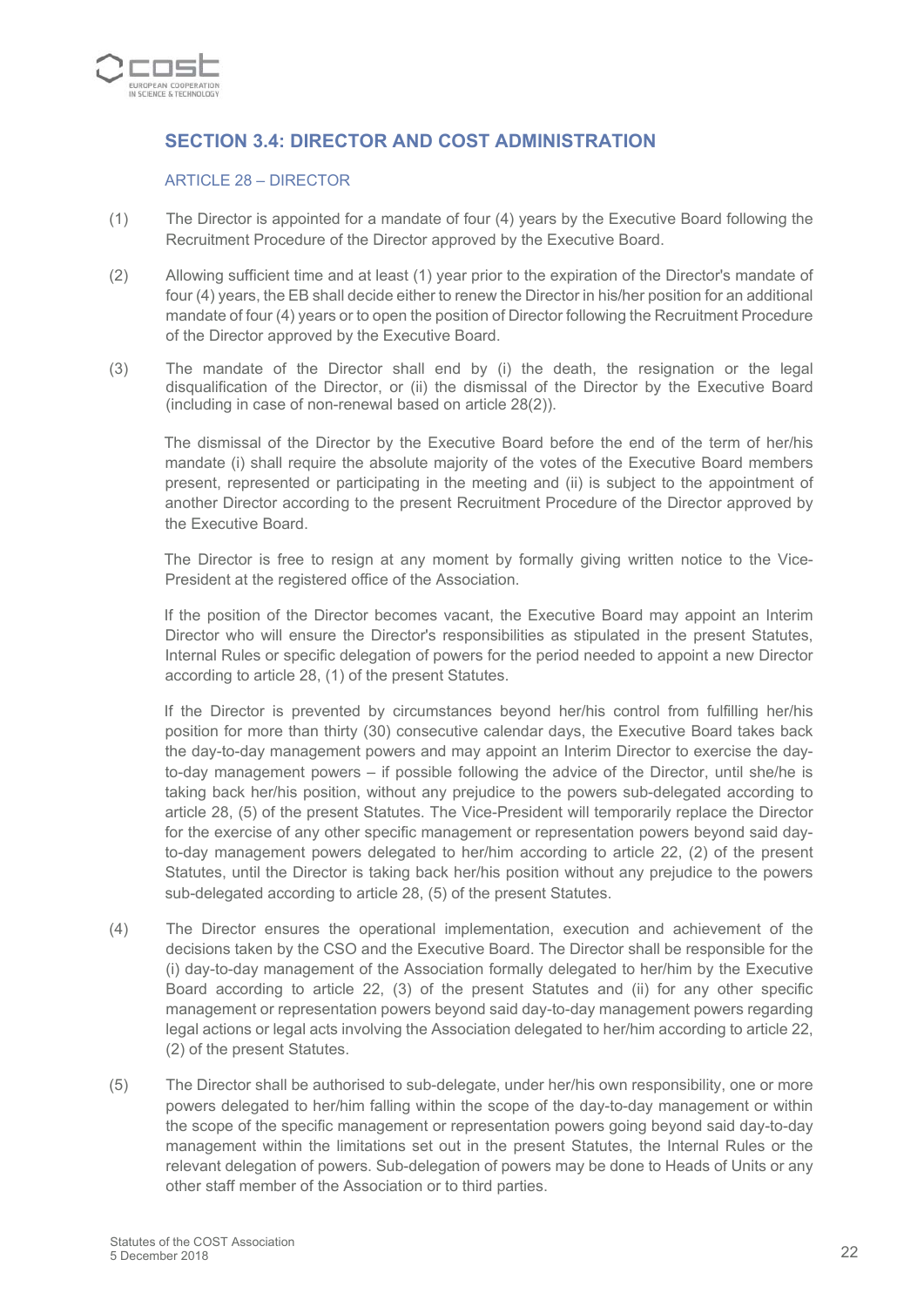

- (6) The Director is under the supervision of the Executive Board and shall report to the latter on the work and duties performed in the framework of the powers delegated to her/him according to articles 22, (2) and 22, (3) of the present Statutes. In addition the Director reports quarterly in writing to the Executive Board on her/his implementation of the CSO and Executive Board decisions of the Association and the completion of the objectives fixed for the quarter in question.
- (7) Without prejudice to article 30 of the present Statutes, the Director validly represents the Association alone in the day-to-day management of the Association towards third parties.
- (8) Further provisions on the appointment, the dismissal, the vacancy of the position of the Director, the powers and responsibilities, sub-delegation of powers, the rights and duties of the Director may be adopted in the Internal Rules.

#### ARTICLE 29 – COST ADMINISTRATION

- (1) Under the authority of the Director, the COST Administration supports the Executive Board and the CSO with the administrative day-to-day management of the Association and is responsible for the fulfilment of the Association's administrative tasks and implementation of the Association's activities and the Executive Board and CSO decisions, policies and plans of activities.
- (2) Further provision regarding the competences and the functioning of the COST Administration of the Association may be stipulated in the Internal Rules.

## **CHAPTER 4: REPRESENTATION**

#### ARTICLE 30 – REPRESENTATION RULES

- (1) Without prejudice to Article 30, (2) and (3), the President shall represent the Association in policy and strategic matters.
- (2) Unless otherwise stipulated in the present Statutes and without prejudice to article 22, (2) and 22, (3) of the present Statutes, the Association is validly represented with respect to all legal acts towards third parties (i) by the Executive Board or (ii) by two members of the Executive Board jointly who will not have to justify to third parties the powers conferred to this end.
- (3) The Association is validly represented (i) towards the European Commission for the agreement of the funds from EU Framework Programme for Research Innovation (Horizon 2020) and subsequent EU Framework Programmes, or (ii) towards third parties for the granting of loans and bank guarantees by the Director or the Vice-President alone.

The Association is validly represented towards the COST Full Members regarding the administration of the COST Fund by the Vice-President alone.

(4) The Association shall be validly represented in all legal actions or arbitration, as plaintiff or defendant before courts, tribunals, or other jurisdictions by (i) two Executive Board members jointly, or (ii) by the Vice-President, or (iii) by the Director alone.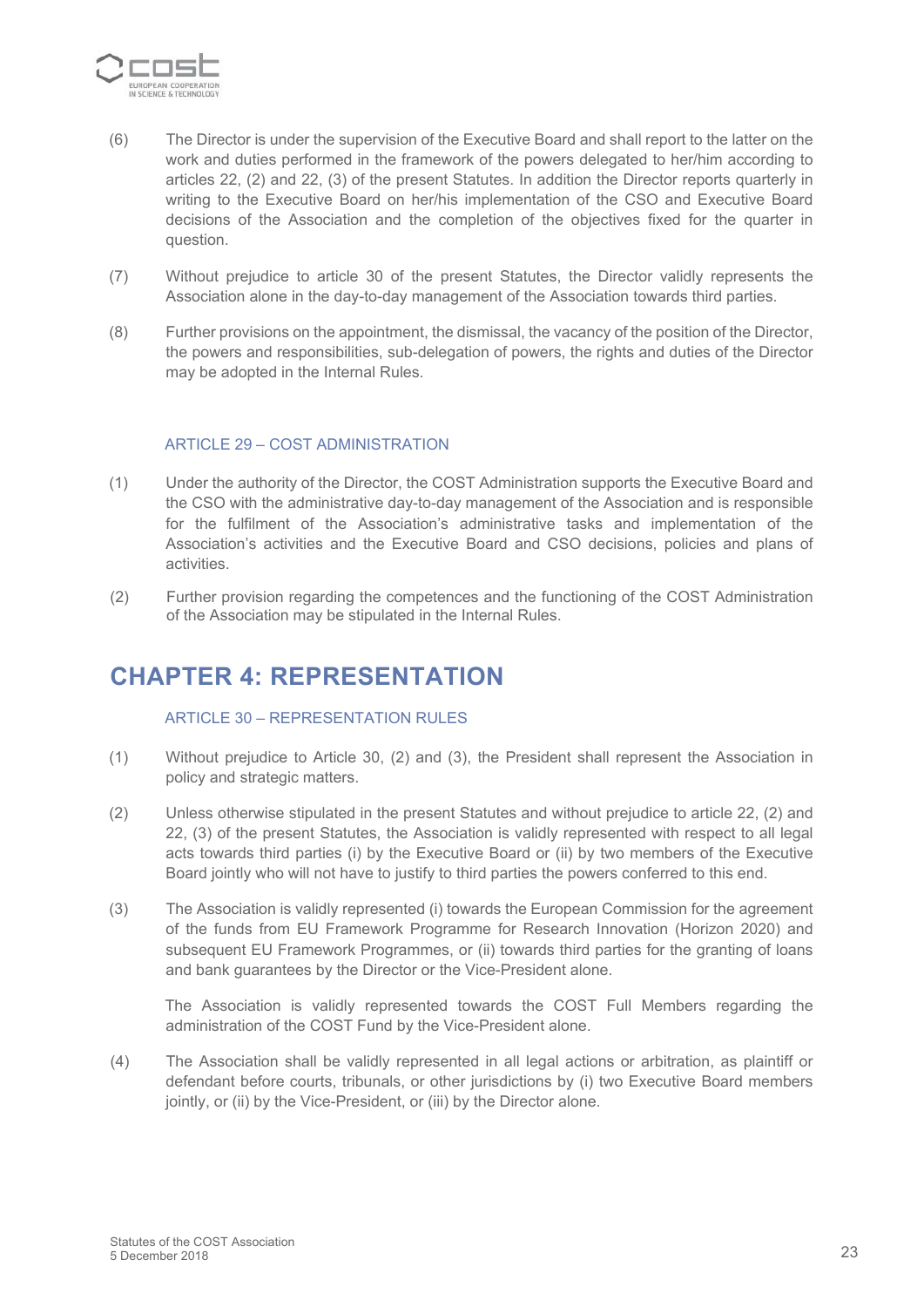

# **CHAPTER 5: AMENDMENTS OF STATUTES – DISSOLUTION**

#### ARTICLE 31 – AMENDMENT OF THE STATUTES – DISSOLUTION

(1) Without prejudice to articles 50, §3, 55 and 56 of the Law of 27 June 1921, any proposal aimed at amending the Statutes, or dissolving the Association, must emanate from the Executive Board, or at least from one quarter (1/4) of the COST Full Members of the Association.

The calling notice to the CSO which resolves on such a proposal and the proposed amendments must for decision-making purposes be brought to the attention of the COST Full Members at least sixty (60) calendar days before the meeting. Documents and proposals relating to the amendment or the dissolution of the Association for information or discussion purposes only shall be sent by the President to the COST Full Members at least fourteen (14) calendar days before the meeting.

(2) The CSO shall be deemed validly constituted and has the quorum to resolve on the amendment of Statutes or on the dissolution of the Association when at least three quarters (3/4) of the COST Full Members are present, represented or participating in the meeting.

If this quorum is not reached, a second CSO meeting for the same purpose shall be convened which can definitively and validly resolve on the proposal, by the same majority of votes provided for in article 31, (3), irrespective of the number of COST Full Members present, represented or participating in the meeting, at the earliest within fourteen (14) calendar days following the first CSO meeting.

(3) Unless otherwise foreseen by law, a resolution regarding the amendment of the Statutes or the dissolution of the Association must be taken by a three-quarters (3/4) majority of the votes of the COST Full Members present, represented or participating in the meeting.

Abstentions, blank or invalid votes do not count in the calculation of the majority.

Amendments to the Statutes will only come into effect once the publication and approval conditions have been fulfilled as required by article 50, para. 3 and 51, para. 3 of the Law of 27 June 1921.

(4) In case of deliberate dissolution, the CSO will determine in the resolution of dissolution the modalities of liquidation, appoint one (1) or several liquidators, determine their powers and indicate the allocation of the net assets of the Association.

In all cases of deliberate or judicial dissolutions, the net assets of the dissolved Association after liquidation will be allocated to another not-for-profit organisation having similar objectives or purposes to those pursued by the Association.

# **CHAPTER 6: BUDGET AND ACCOUNTS**

#### ARTICLE 32 – FINANCIAL YEAR AND ACCOUNTS

(1) The financial year of the Association shall start on 1 May and end on 30 April of each calendar year.

The annual accounts of the preceding financial year, as well as the budget for the following financial year, including a budget of the COST Fund, shall be drawn up by the Director under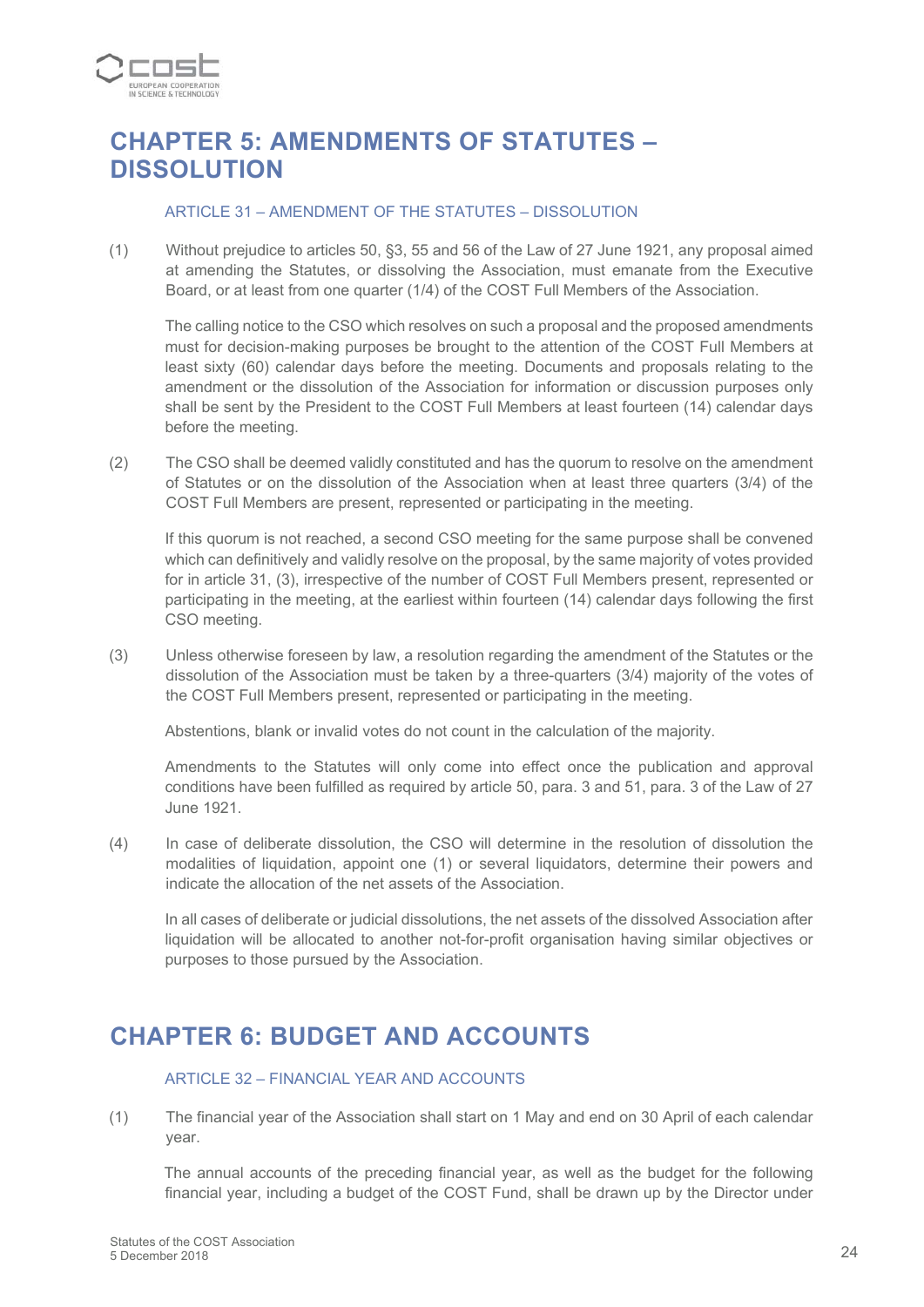

the supervision of the Executive Board each year and shall be submitted by the Executive Board to the CSO at its next meeting for approval.

The annual accounts shall be deposited in the Association's file kept at the clerk's office of Brussels Commercial Court, in accordance with the applicable law.

(2) The CSO shall designate an external statutory auditor to verify the accuracy of the annual accounts. Without prejudice to the CSO's right to determine any kind of internal auditing procedure, the annual accounts of the Association shall be audited by one or several independent external statutory auditors, if required by law.

#### ARTICLE 33 – FINANCIAL RESOURCES

- (1) The financial resources of the Association are the following:
	- (i) contributions to the COST Fund to be paid by the COST Members as determined by the CSO according to article 11 of the present Statutes;
	- (ii) subsidies received from the EU for COST;
	- (iii) contracts, gifts and donations, grants, assets inherited or received as a bequest or legacy, capital proceed or any other legally allowed resources that might be paid or granted to the Association.
- (2) The Association may accept donations provided that they do not affect its independence. Donations to the Association, either from hand to hand or by testament, shall not have effect if they are not authorized and do not comply with the applicable law.
- (3) Further provisions on the budget, the annual accounts, the financial regulations, the financial resources of the Association including the COST Fund may be adopted in the Internal Rules.

# **CHAPTER 7: INTERNAL RULES**

#### ARTICLE 34 – INTERNAL RULES

- (1) Internal Rules shall be drawn up by the Executive Board and adopted by the CSO in order to implement and further detail the present Statutes, to facilitate the regulation and management of the Association.
- (2) The Internal Rules are available to all COST Members and may be amended according to the rules provided for in article 17, (5) and 17, (6) of the present Statutes.
- (3) The Internal Rules complete the Statutes and subordinate the latter. In the case of any contradiction between the Internal Rules and the Statutes, the latter shall prevail.

# **CHAPTER 8: LANGUAGE – GOVERNING LAW – JURISDICTION**

#### ARTICLE 35 – WORKING LANGUAGE

The working language of the Association shall be English. The language used for the official documents and relations with Belgian national authorities shall be French. In case of dispute relating to the Statutes